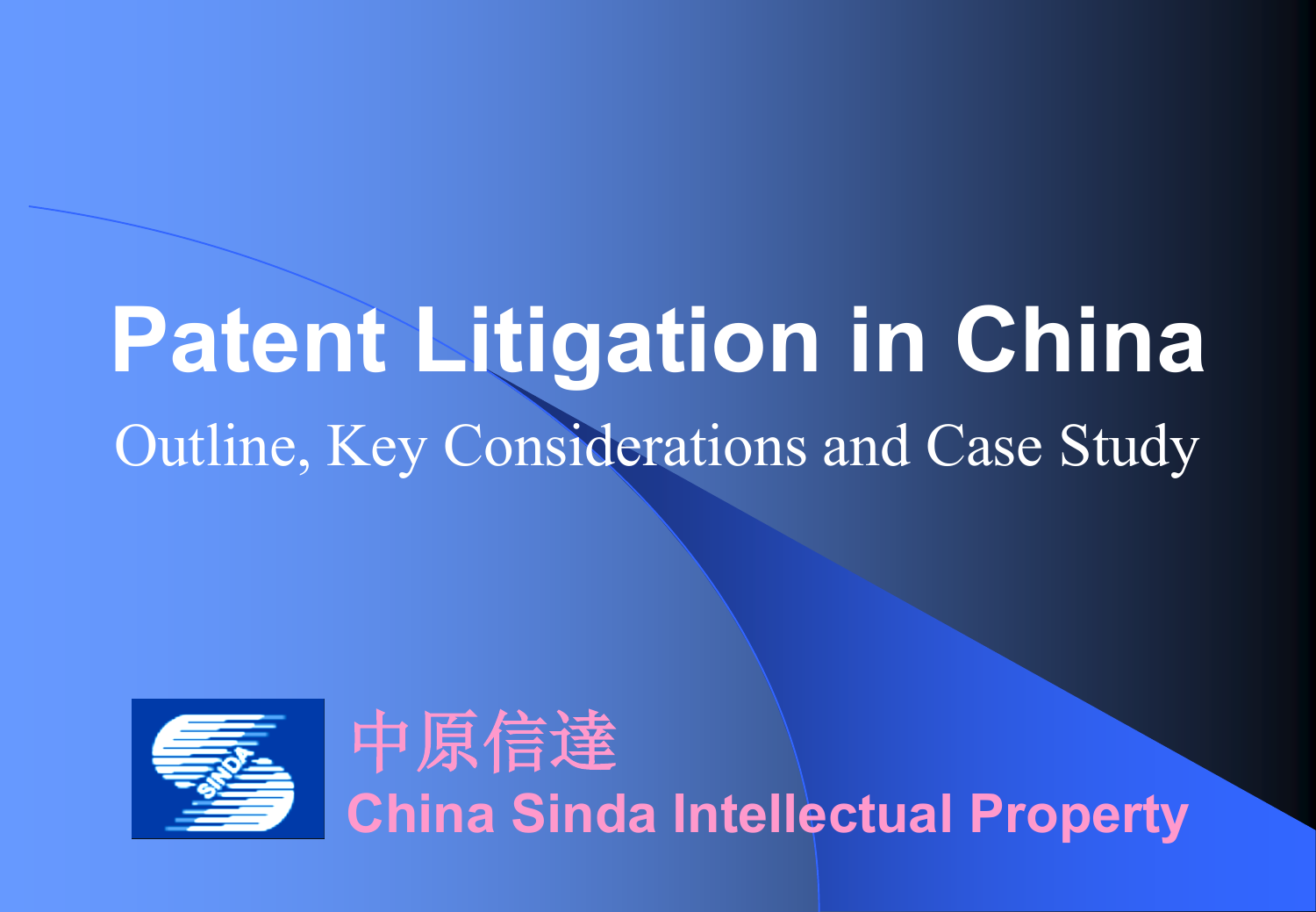## **Dual-Track System**

- Both administrative and judicial actions are available for patent cases.
- Administrative: Patent Affairs Administrations (PAAs) and Customs.
- Judicial: People's Courts (civil and criminal).
- The vast majority of patent cases are handled through judicial actions.
- Varied experience, skill and consistency in both courts and administrative agencies.

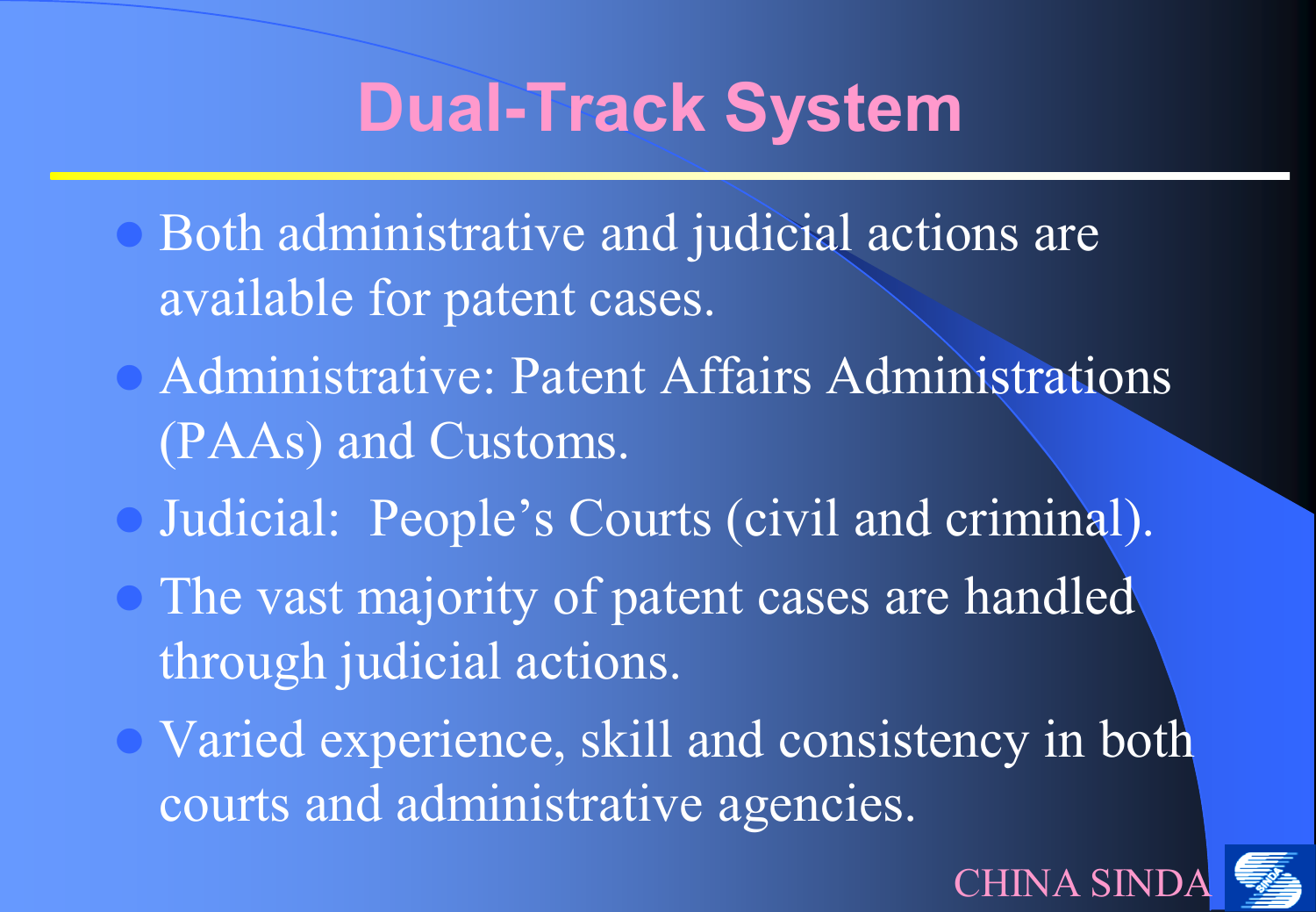## **Administrative Actions**

- PAA's main functions: infringement disputes; ownership and inventorship disputes; inventor reward and remuneration, and counterfeiting cases.
- PAA advantages: fast, inexpensive, more effective for simple cases.
- PAA disadvantages: no damages, poor consistency, not really effective for cases involving technical issues, often result in judicial review.
- Customs: recordation of rights, petition for protection with evidence and bond, investigation and seizure; but not really effective for most patent cases.



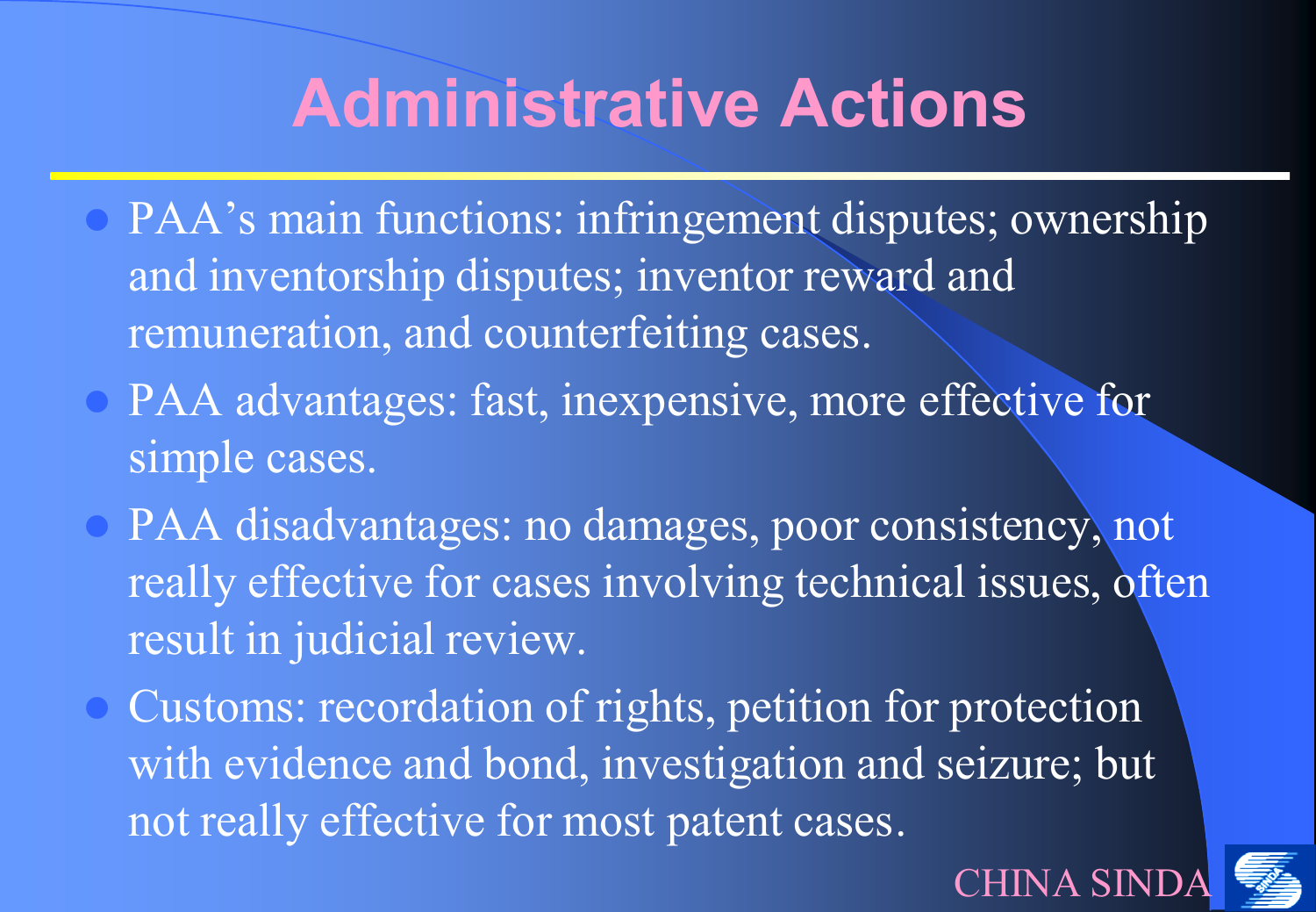# **Court System**

#### The People's Courts

**Supreme**: highest national court, **High**: provincial or municipal level, **Intermediate**: city or regional level, **Basic**: district and county level.

#### Two-instance court system.

- First instance courts for patent cases: designated by Supreme People's Court.
- Intermediate level IP Courts established in Beijing, Shanghai and Guangzhou since late 2014.
- Judicial Interpretations by the Supreme Court.

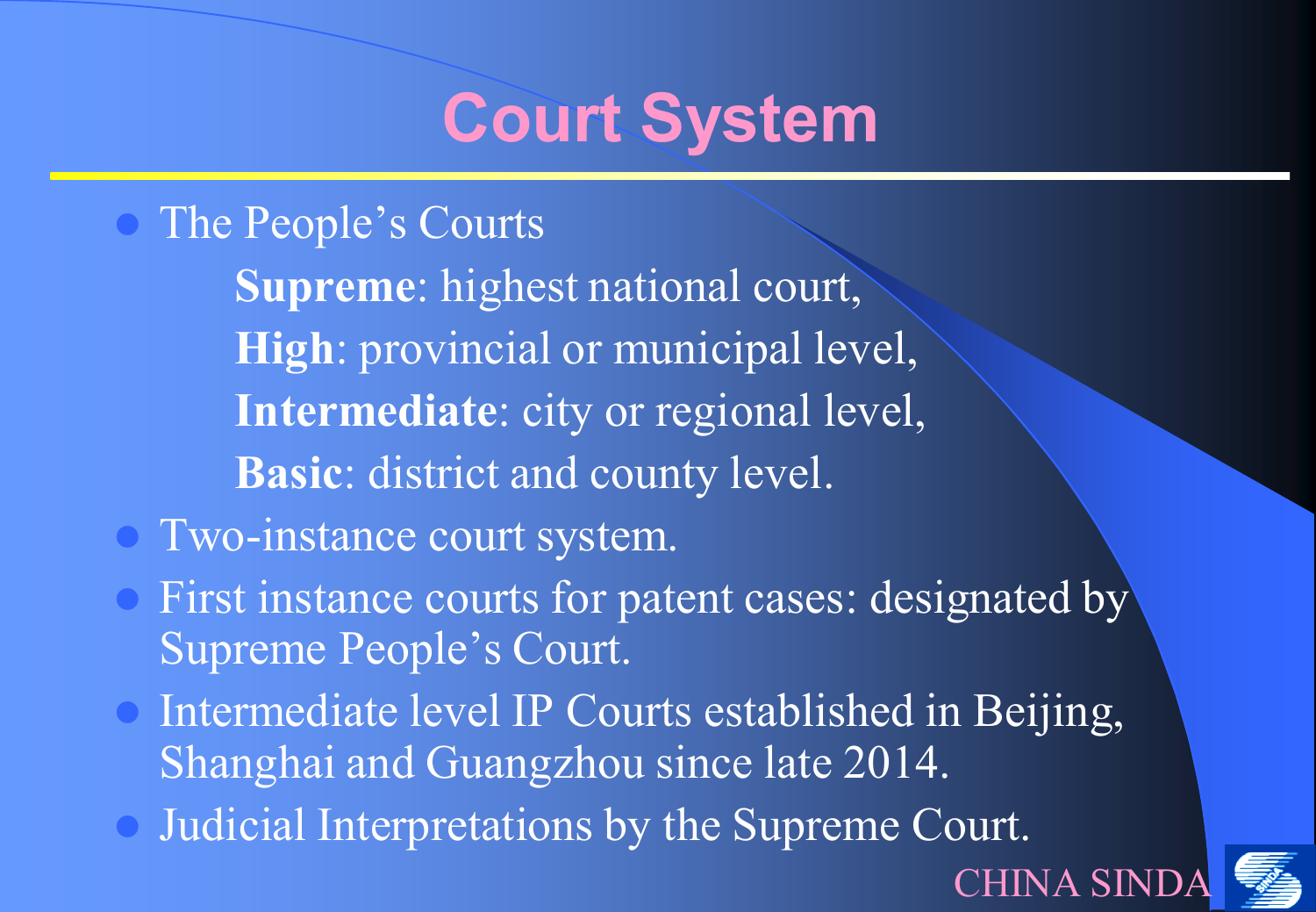#### **Patent Applications with the SIPO in 2014**

|                                      | <b>Total</b> | <b>Invention</b> | <b>Utility Model</b> | <b>Design</b> |
|--------------------------------------|--------------|------------------|----------------------|---------------|
| <b>All</b><br><b>Applicants</b>      | 2,361,243    | 928,177          | 868,511              | 564,555       |
| <b>Domestic</b><br><b>Applicants</b> | 2,210,616    | 801,135          | 861,053              | 548,428       |
|                                      | (94% )       | $(86\%)$         | (99%)                | $(97\%)$      |
| Foreign<br><b>Applicants</b>         | 150,627      | 127,042          | 7,458                | 16,127        |

USPTO: 615,243 (utility patents 578,802) JPO: 333,128 (patents 326,033) EPO: 274,174 KIPO: 210,317

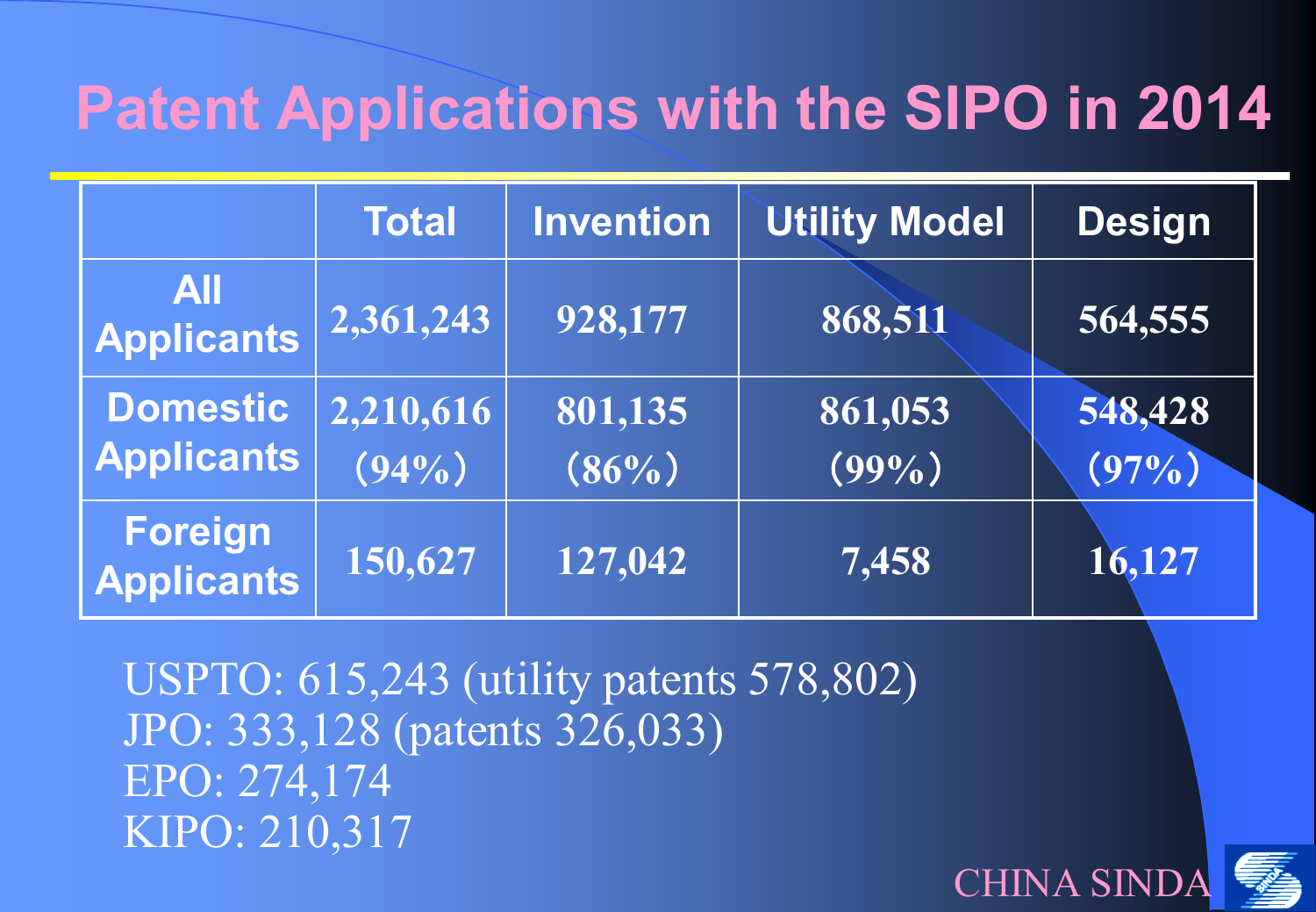





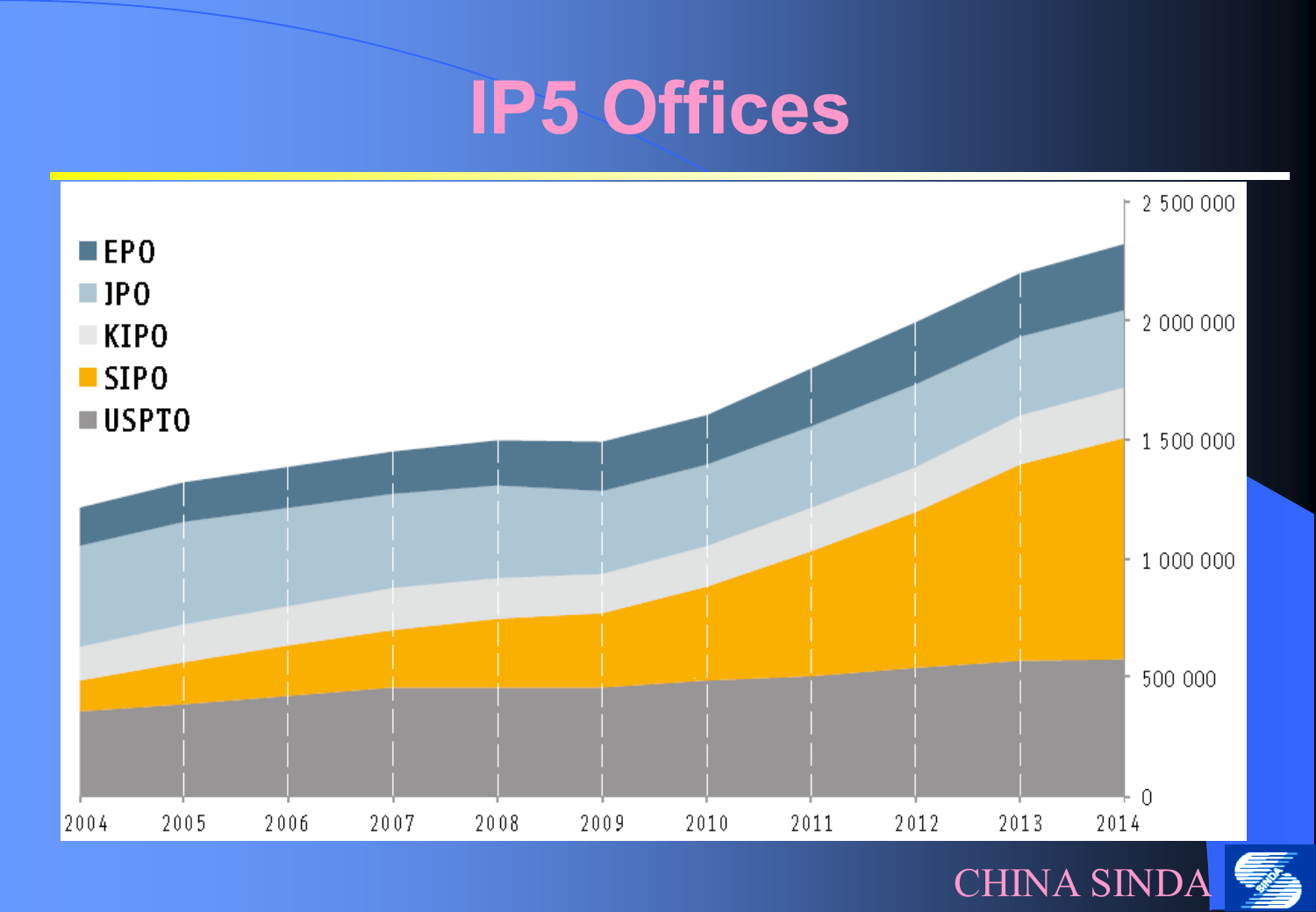# **First Instance Civil IP Cases (2014)**

|  |                                                                        |                             | Total Patent Trade Copy Tech Unfair Others |       |
|--|------------------------------------------------------------------------|-----------------------------|--------------------------------------------|-------|
|  |                                                                        | mark right Contract Compet. |                                            |       |
|  | $\vert 95,522 \vert 9,648 \vert 21,362 \vert 59,493 \vert 1,071 \vert$ |                             | 1.422                                      | 2,526 |

First Instance Closing Rate: 85% (settlement/withdraw, no appeal). First Instance Closing Rate by settlement/withdraw: 66%. Appeal Rate: 45% (for cases with first instance decisions). Appeal Reversal Rate: 4.6%. Cases Involving a Foreign Party: 1.80% (based on concluded cases).

**U.S. Patent cases: 6,401 (2013 filed with all Fed. District Courts). EU Patent Cases: about 2,100? (Germany: about 1,300?)**

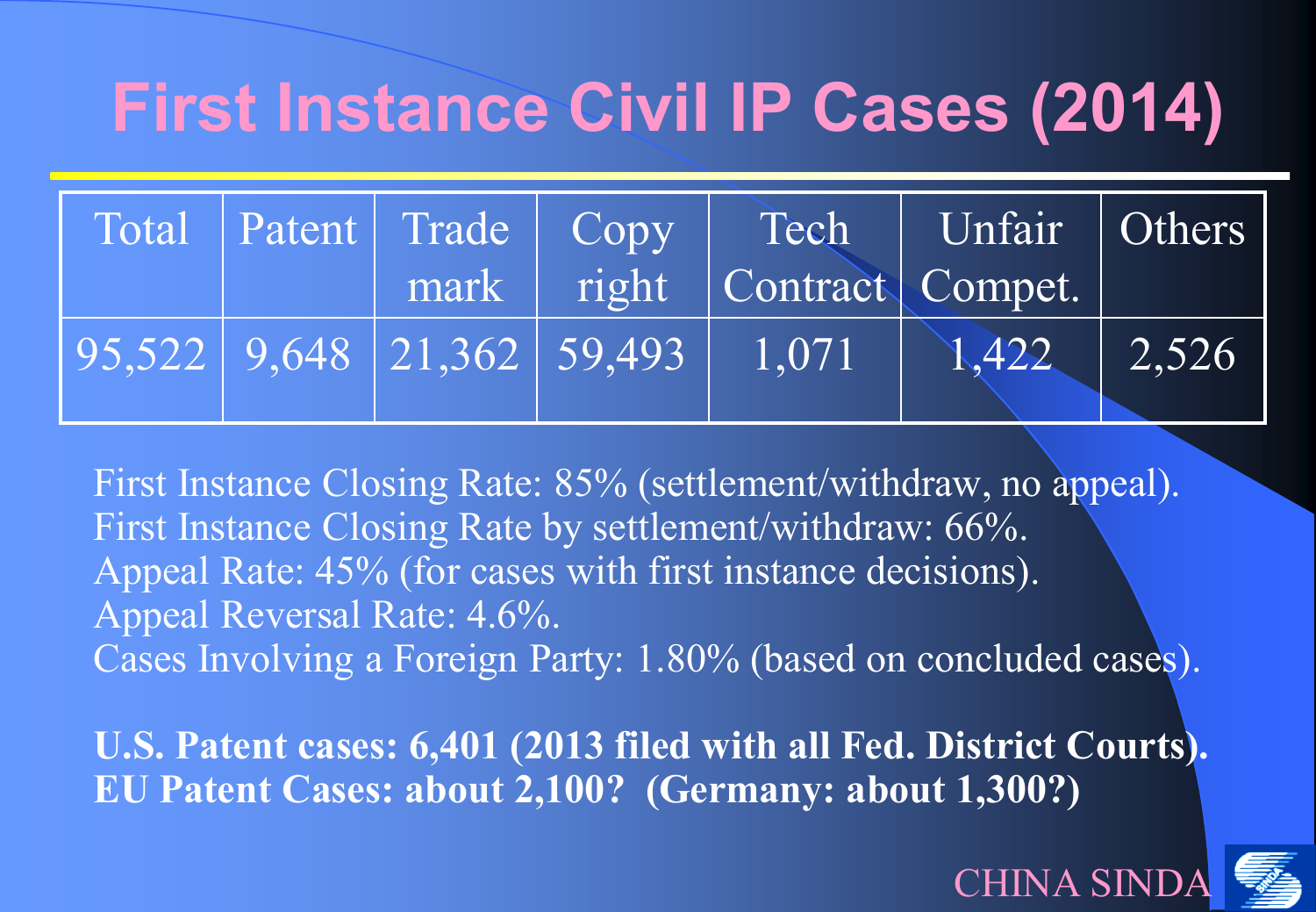#### **First Instance IP Cases in Beijing Courts (2014)**

|                                                                  |  |     | Total Patent Trade Copy Tech Unfair Others<br>mark right Contract Compet. |     |
|------------------------------------------------------------------|--|-----|---------------------------------------------------------------------------|-----|
| $\boxed{11,780}$ $\boxed{1,110}$ $\boxed{1,006}$ $\boxed{8,953}$ |  | 184 | 183                                                                       | 344 |

Patent cases include administrative cases.

**U.S. District Courts with Most Patent Cases in 2013**:

- Eastern District of Texas: 1,495
- District of Delaware: 1,336
- Central District of California: 399

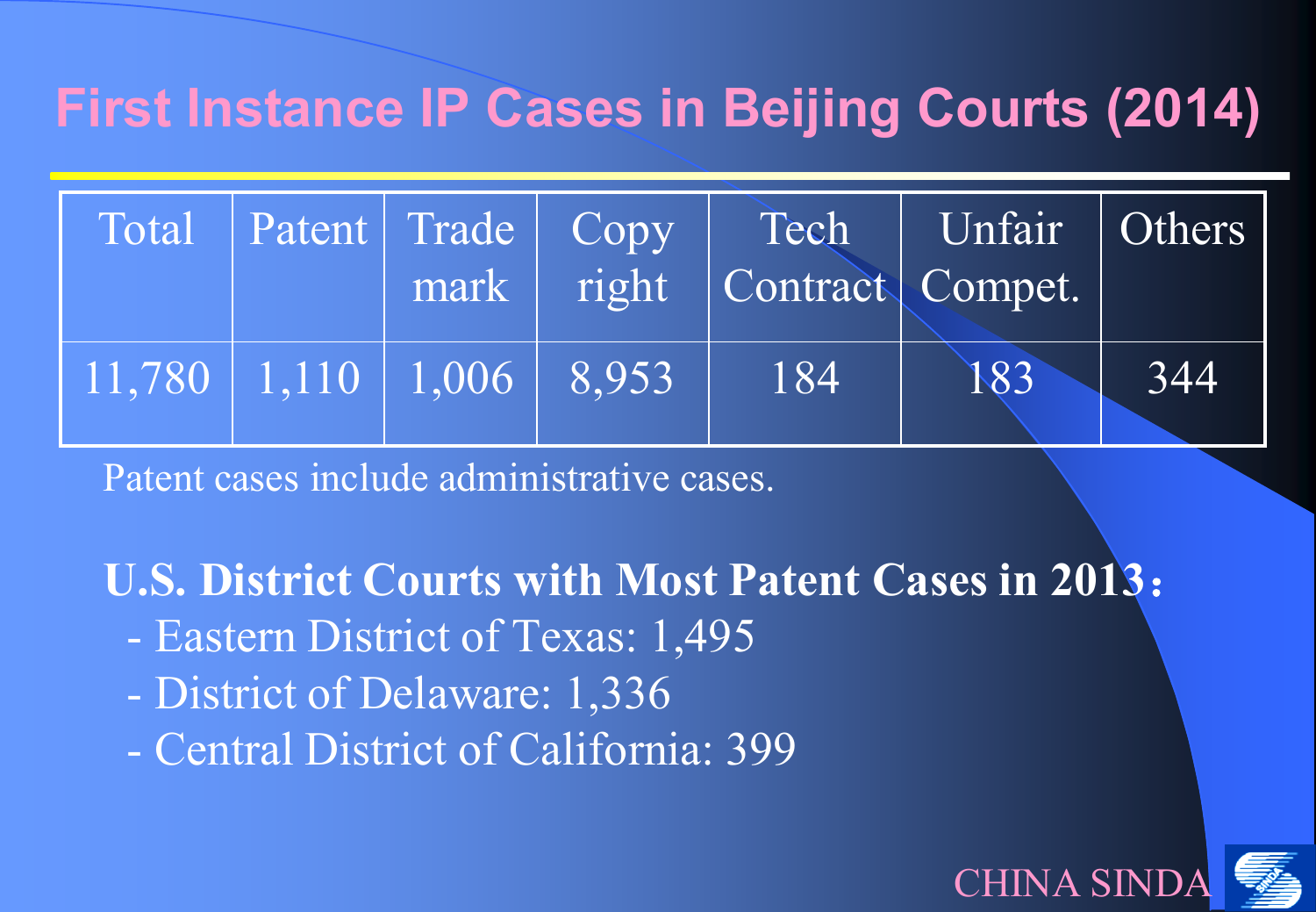#### **First Instance Civil Patent Cases: Top 10 Provinces**

**Fujian Hunan Sichuan Henan Shandong Beijing Shanghai Jiangsu Zhejiang Guangdong**





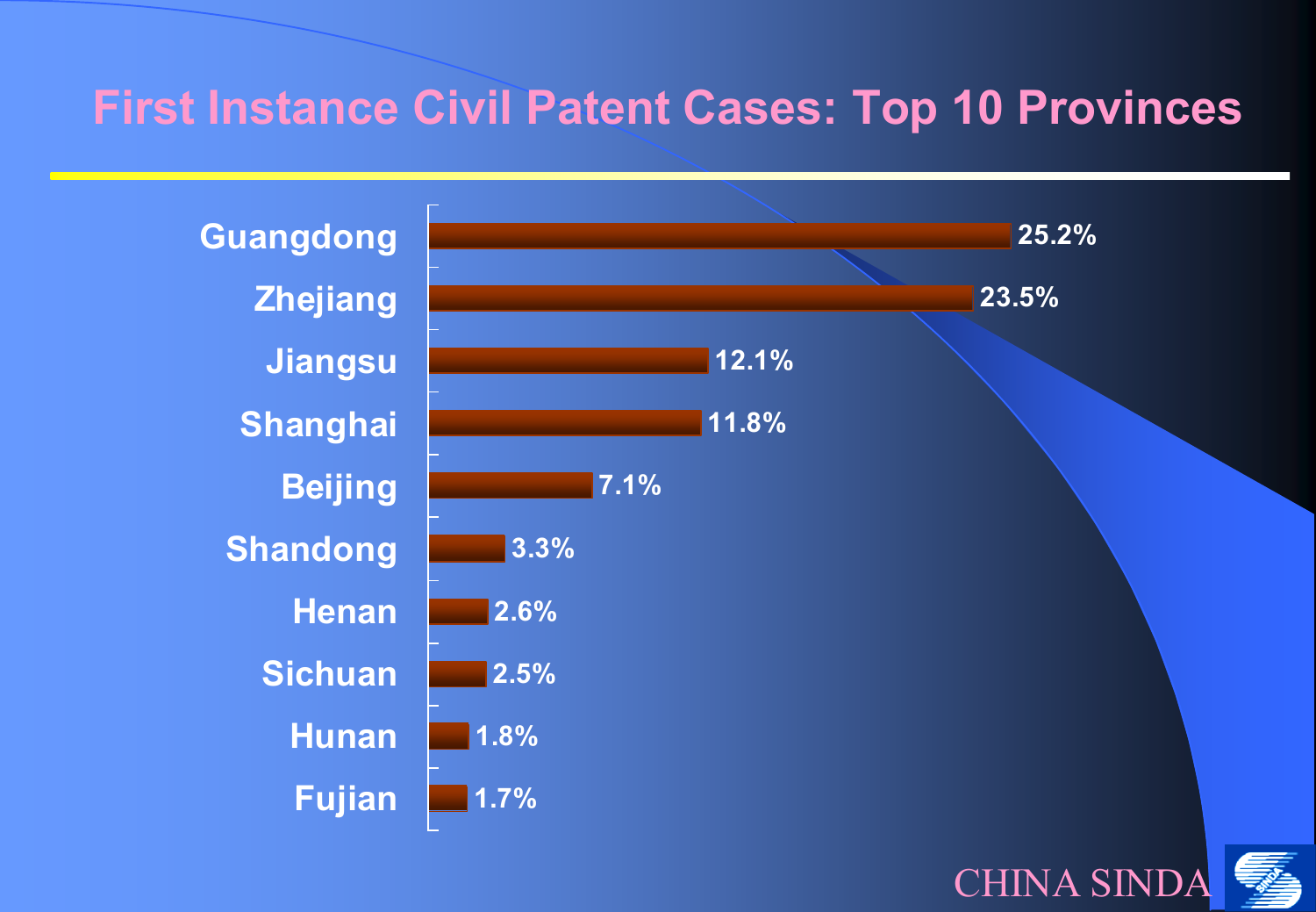#### **Top Provinces in Civil Patent Cases**

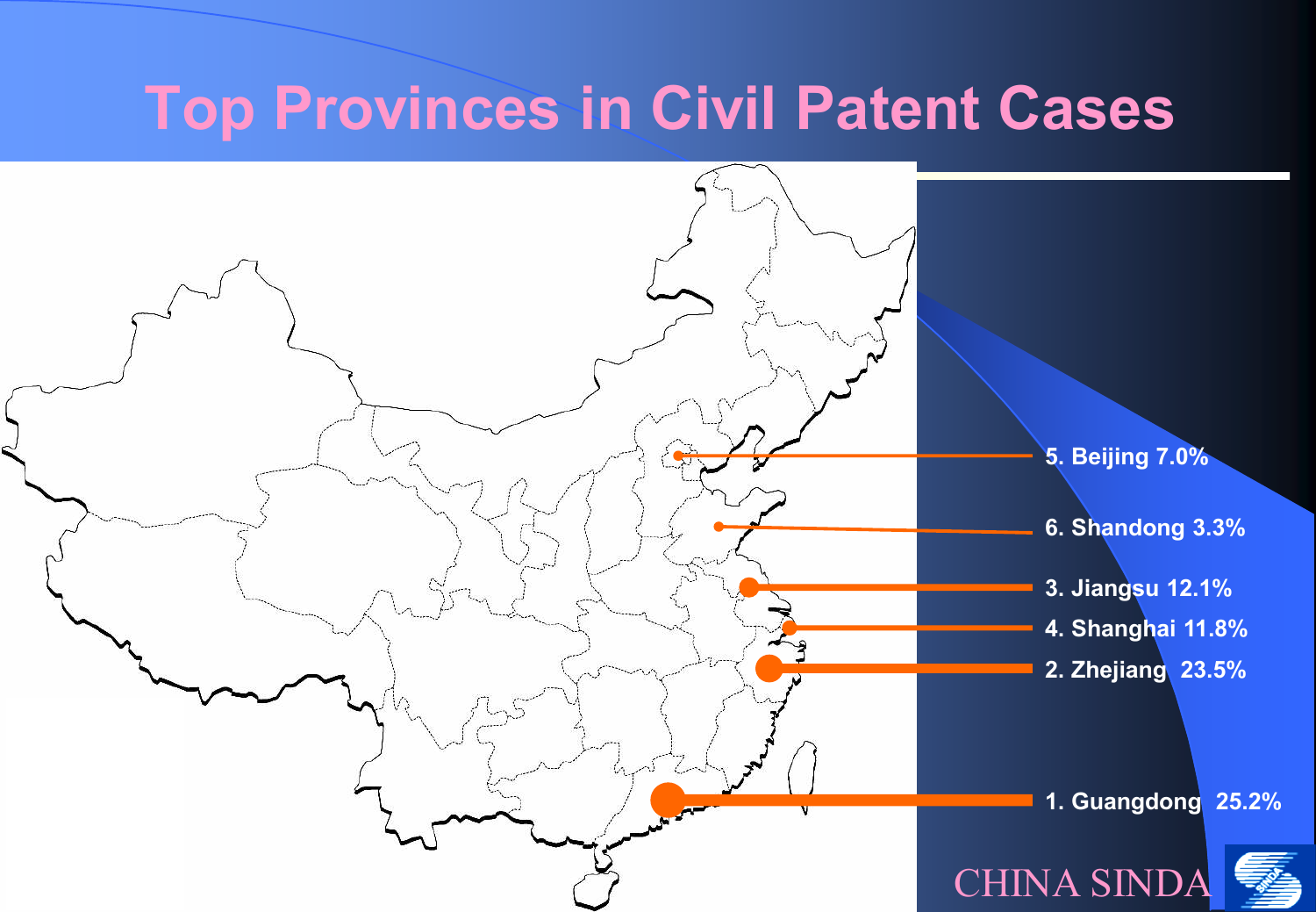#### **Patent Types in First Instance Civil Cases**

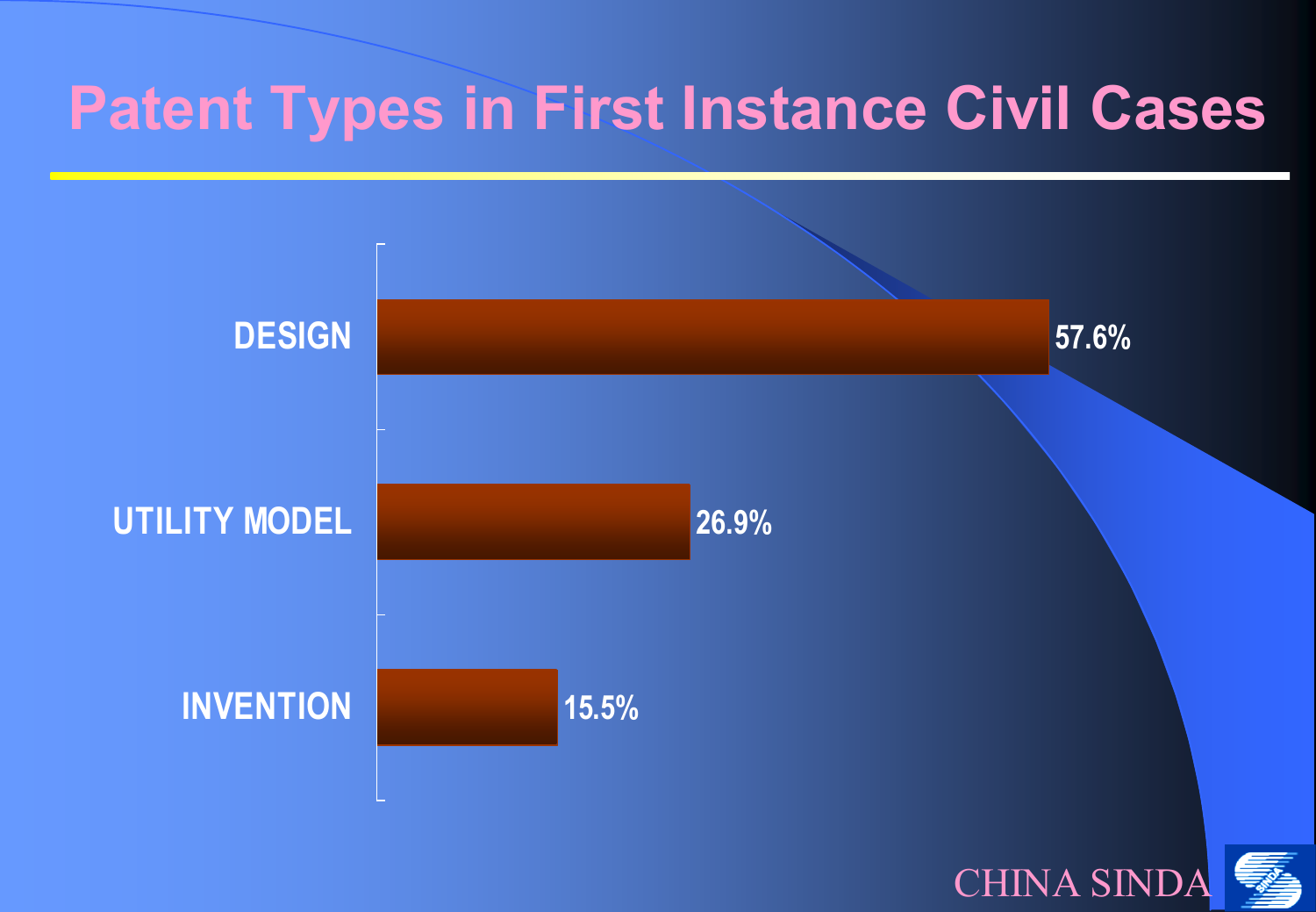#### **Typical Process for Patent Infringement Case**

- Complaint filed by Plaintiff, with required documents and evidence.
- Case docketed by court, usually in 2-6 weeks.
- Defendant served by court, usually in 4-8 weeks.
- Evidence exchanging period set by court, usually about 30 days.
- Answer filed by Defendant, within 30 days of serving.
- Notice of Court Hearing.
- Court Hearing(s).
- Supplementary observations may be filed by the parties.
- Court Decision.

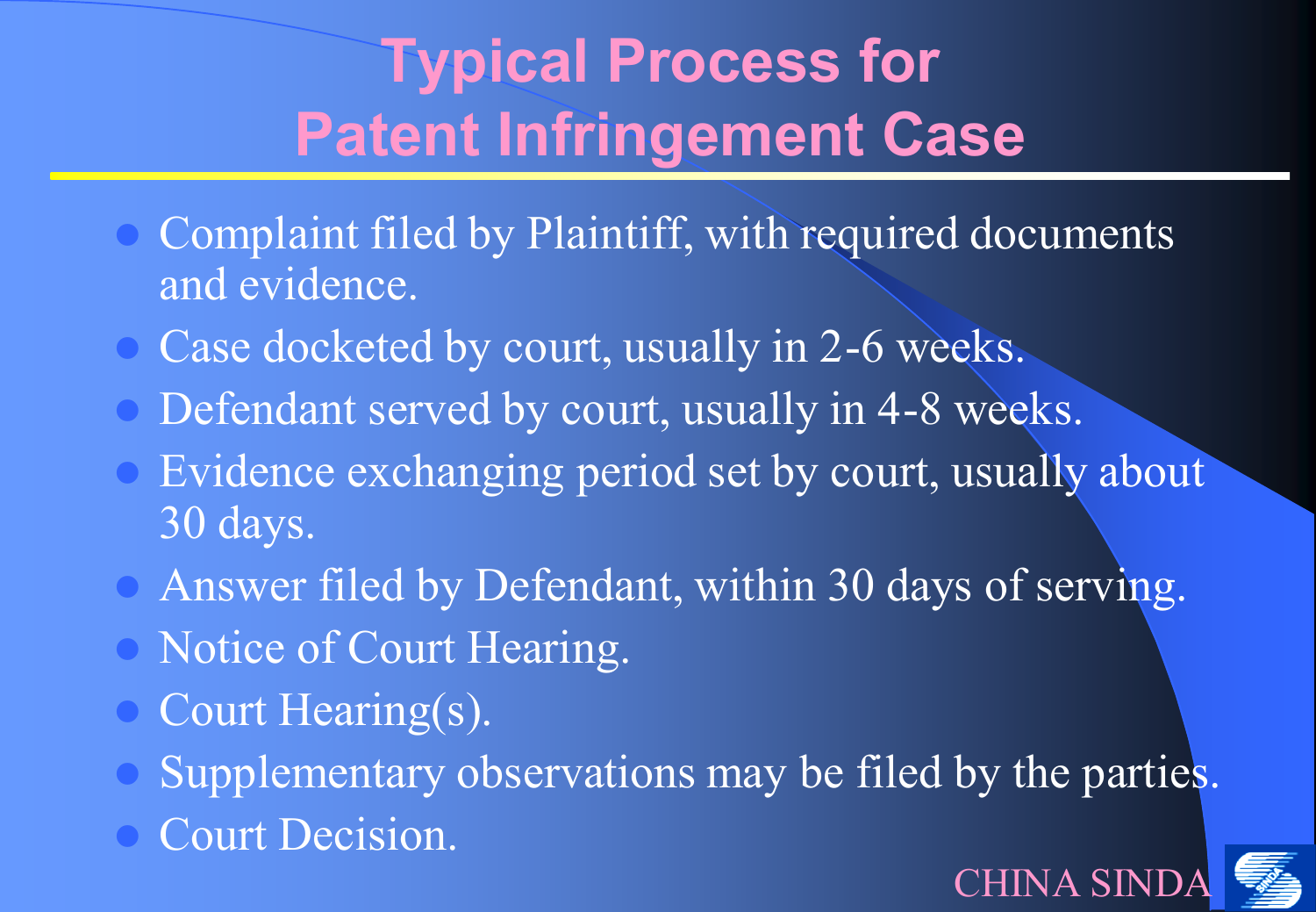## **Jurisdiction and Standing**

- Subject matter jurisdiction: High Courts and designated Basic and Intermediate Courts.
- Territorial jurisdiction: Defendant's domicile or infringement place.
- Standing: patent owner and interested party (including legal heir and specifically authorized licensee).
- Co-owners have to agree, but may waive rights in a specific case.

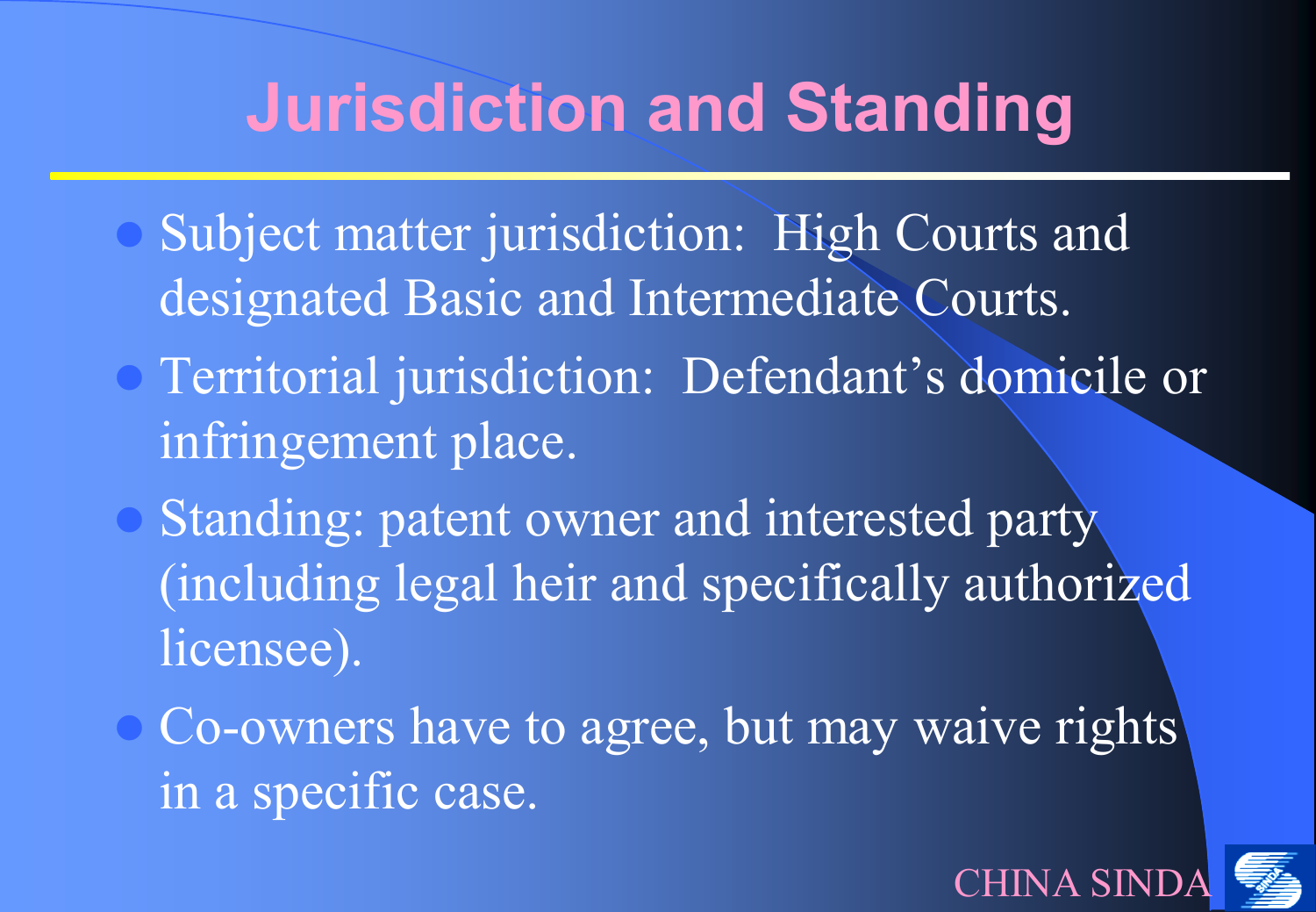#### **Declaratory Judgment**

- Available under Chinese Civil Procedure.
- Supreme People's Court Judicial Interpretation (2009):
	- (1) patentee warned third party regarding infringement, (2) third party requested, in writing, initiation of formal legal action by patentee,
	- (3) third party may bring DJ action if, one month after written request or two month after receiving the warning, patentee does not initiate formal legal action or withdraw warning.

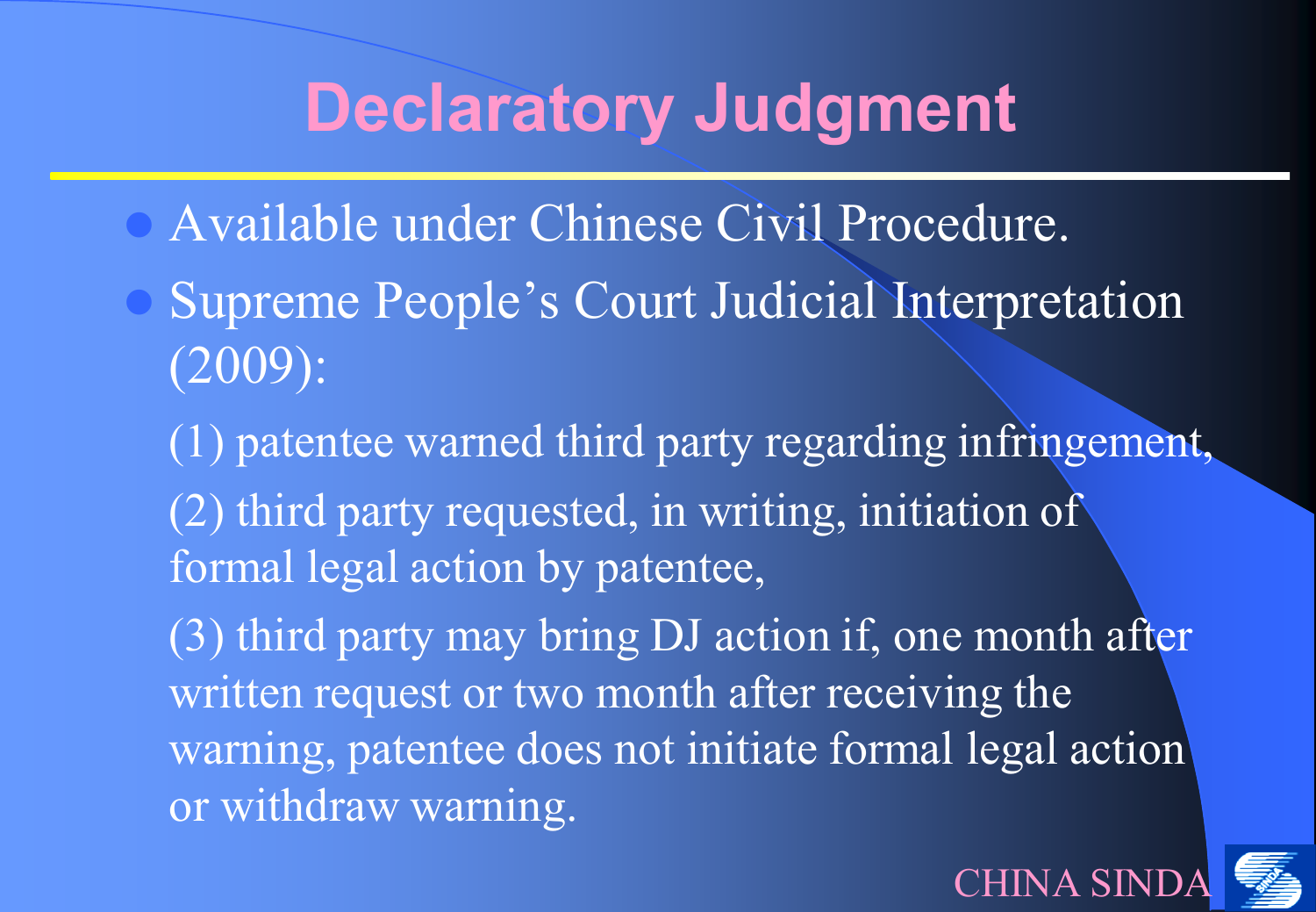#### **Preliminary Injunction & Evidence Preservation**

- Technically Pre-Suit: could be prior to the initiation of legal proceeding.
- Requirements for Injunction: ongoing or imminent infringement, irreparable harm.
- Requirements for Preservation: evidence may disappear, be destroyed, or be difficult to obtain at a later time.
- Court may require bond.
- Ruling within 48 hours.
- Petitioner must initiate legal proceeding within 15 days.

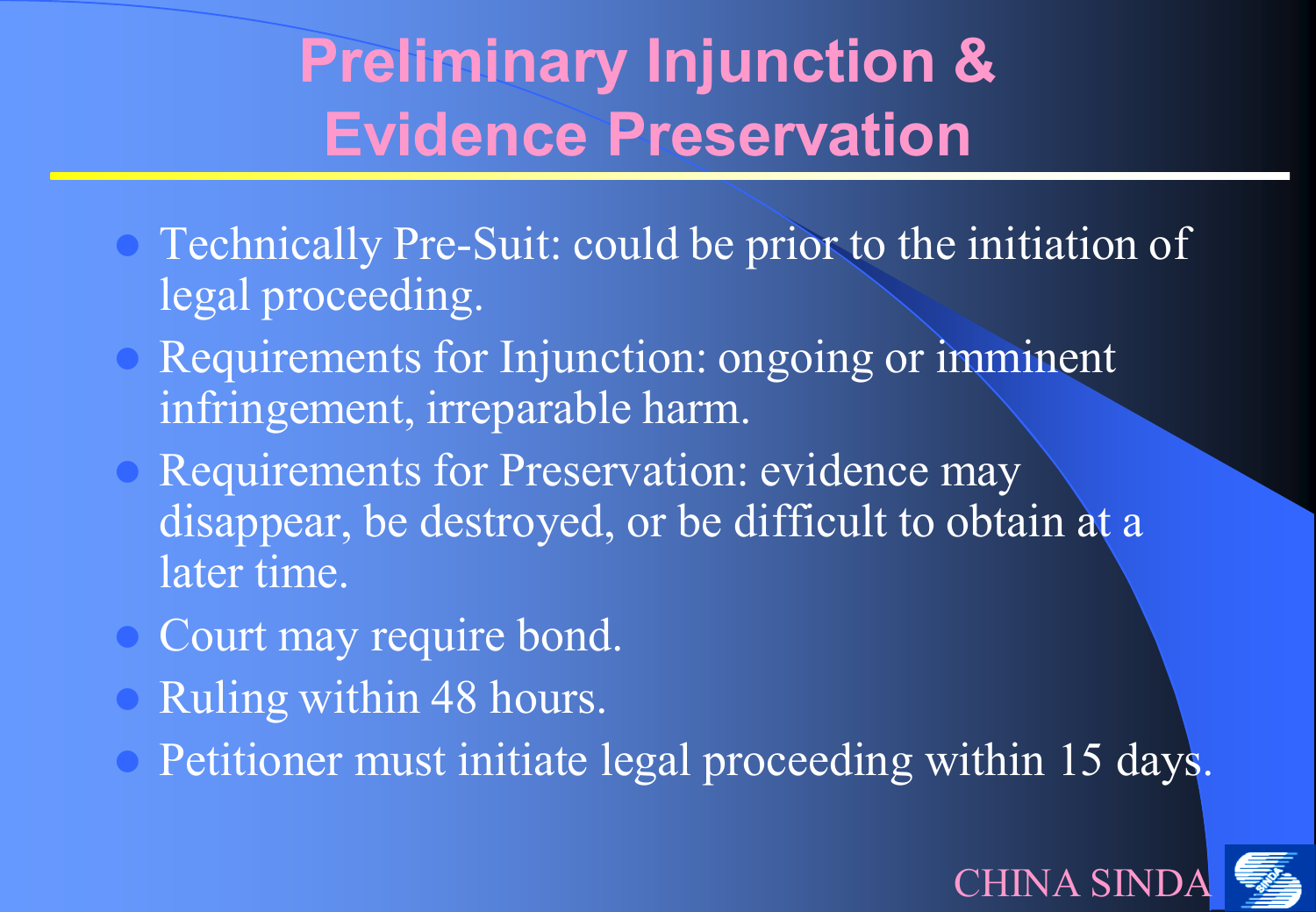## **Bifurcation of Infringement & Invalidity Issues**

- Invalidity is not a defense in infringement case.
- SIPO has sole initial jurisdiction over validity of patents, but its decisions can be appealed to the Court (Beijing No. 1 Intermed. Court, now Beijing IP Court).
- Accused infringer almost always files invalidation request with SIPO and petitions the court to stay the infringement case.
- Invention patents, utility models and design patents are treated differently, but court mostly has discretion.
- Invalidation case may proceed in parallel with infringement case.

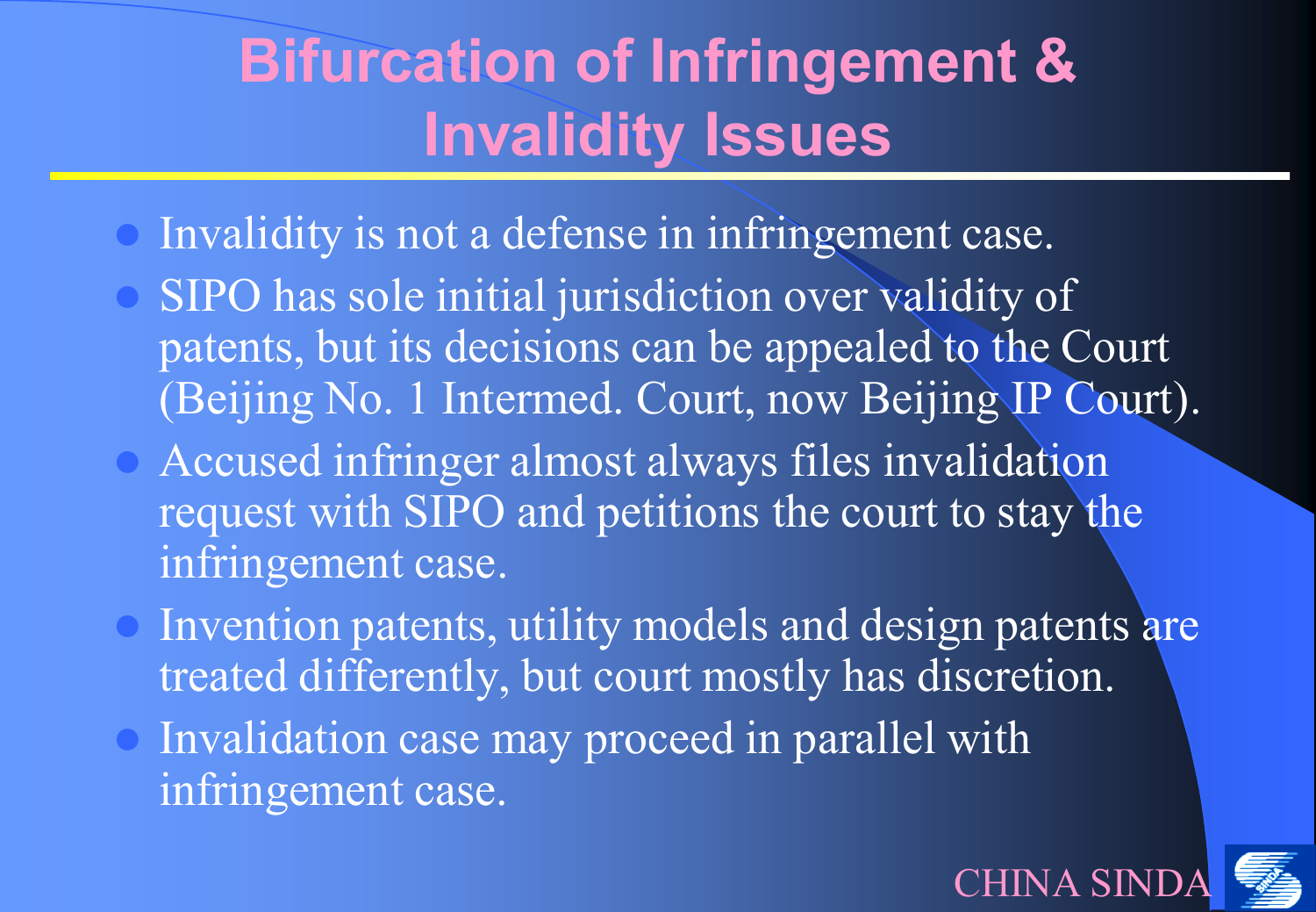#### **Commonly Used Defenses**

#### Non-Infringement.

 Practicing prior art (Judicial Interpretation): - Applicable to both literal and equivalent infringement situations.

 - All accused features are identical with, or have no substantive difference from, a single technical solution in a single prior art reference.

 - Common knowledge may be combined with the single prior art to prove "obvious variants."



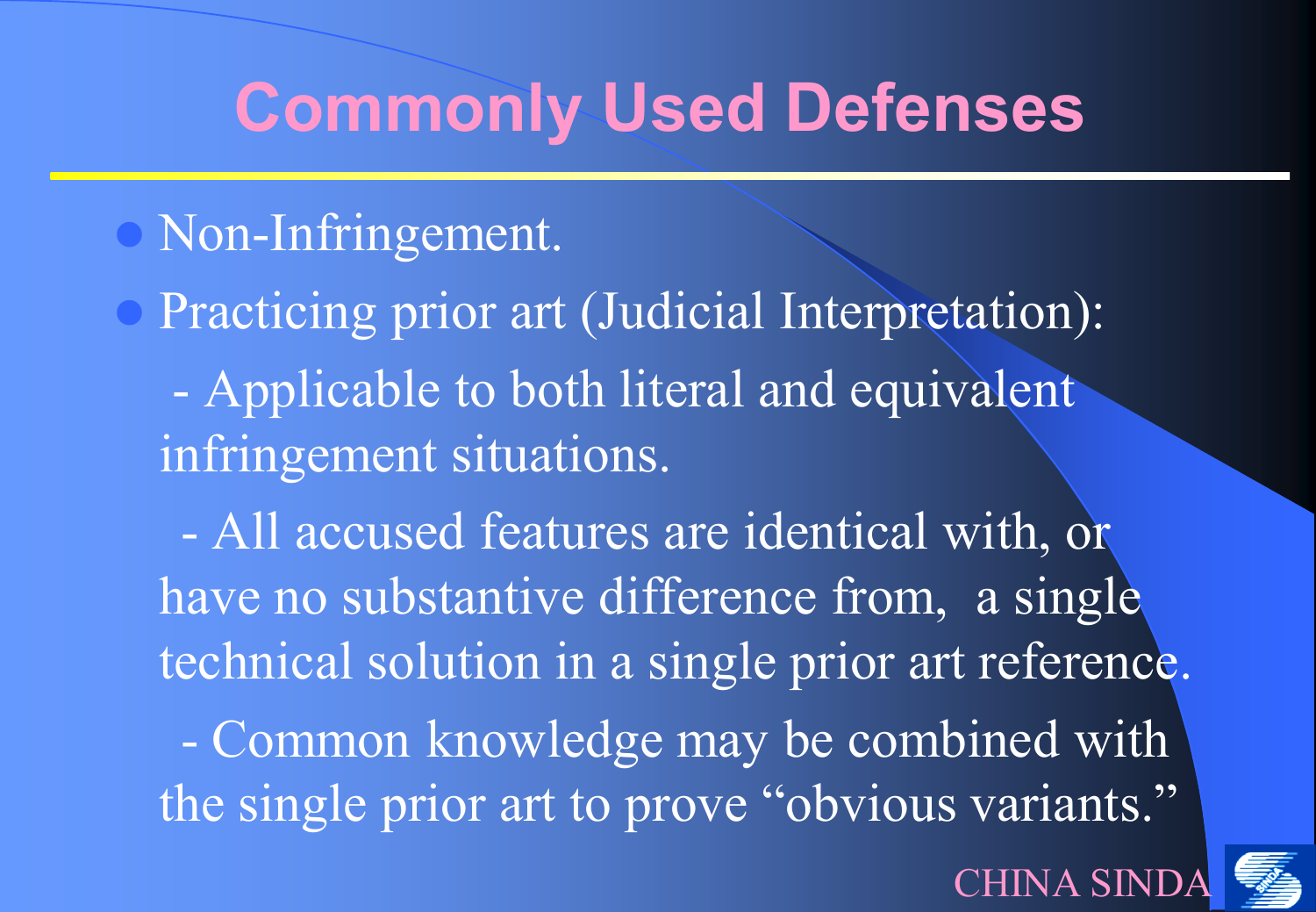## **Remedies**

- Permanent injunction, damages (by courts), and administrative penalties (by PAAs).
- Damages determined, in order, by loss suffered, profit gained, or times of reasonable royalty.
- If difficult to determine, court may set legal damage amount up to RMB¥1,000,000 (US\$150,000).
- No enhanced damages for willful infringement, but administrative penalty could be four times profit gained, up to ¥200,000 (US\$30,000)
- Damage amount may include "reasonable costs" for the patentee.



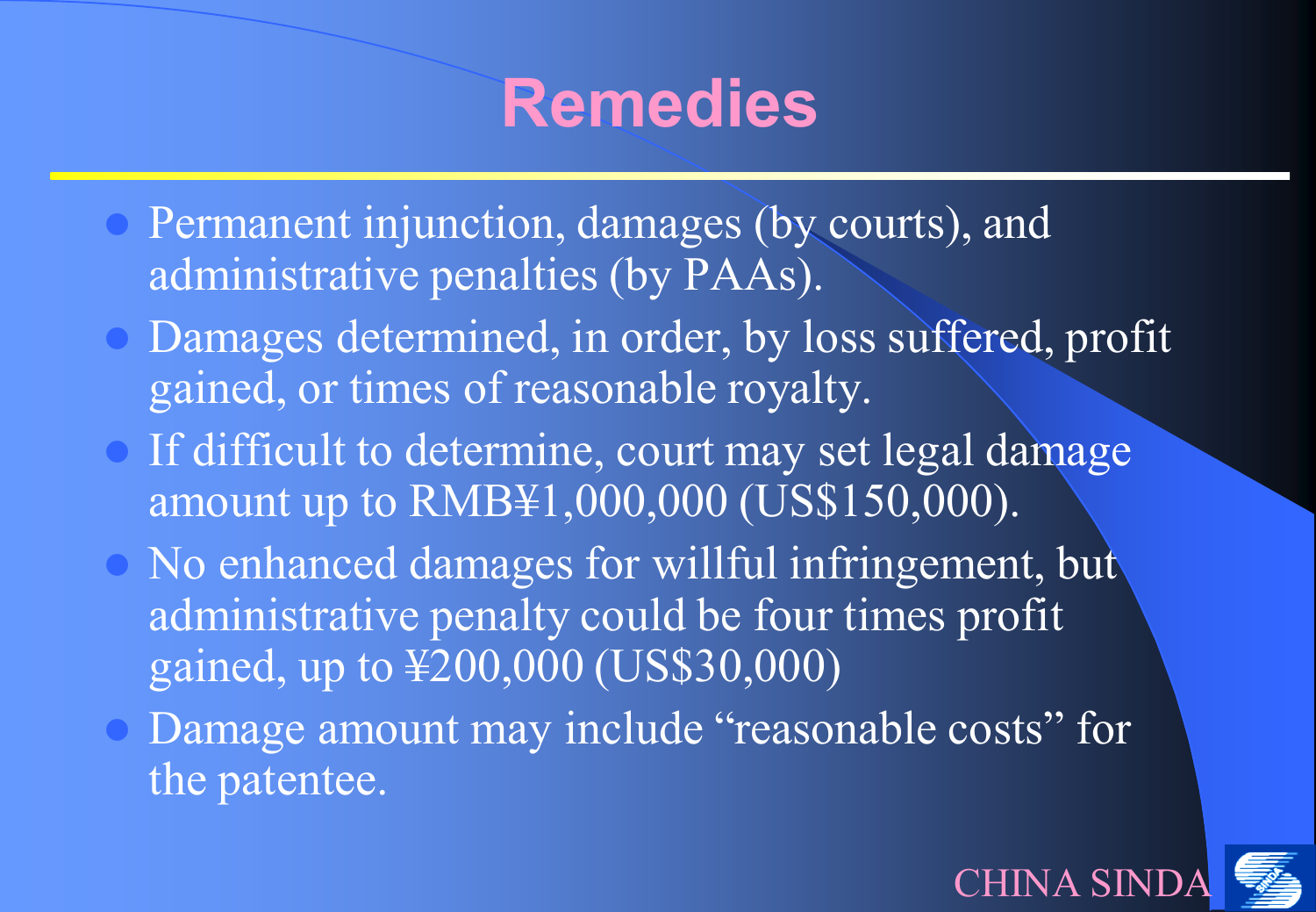#### **Considerations for the Patentee**

- Pre-suit investigation and preparation: information about the accused, evidence gathering, jurisdiction, validity issues.
- Strength of the patent: additional prior art search and in-depth analysis?
- Warning letter: may be effective for certain accused, but most are ignored; also potential DJ and invalidation proceedings initiated by the accused.

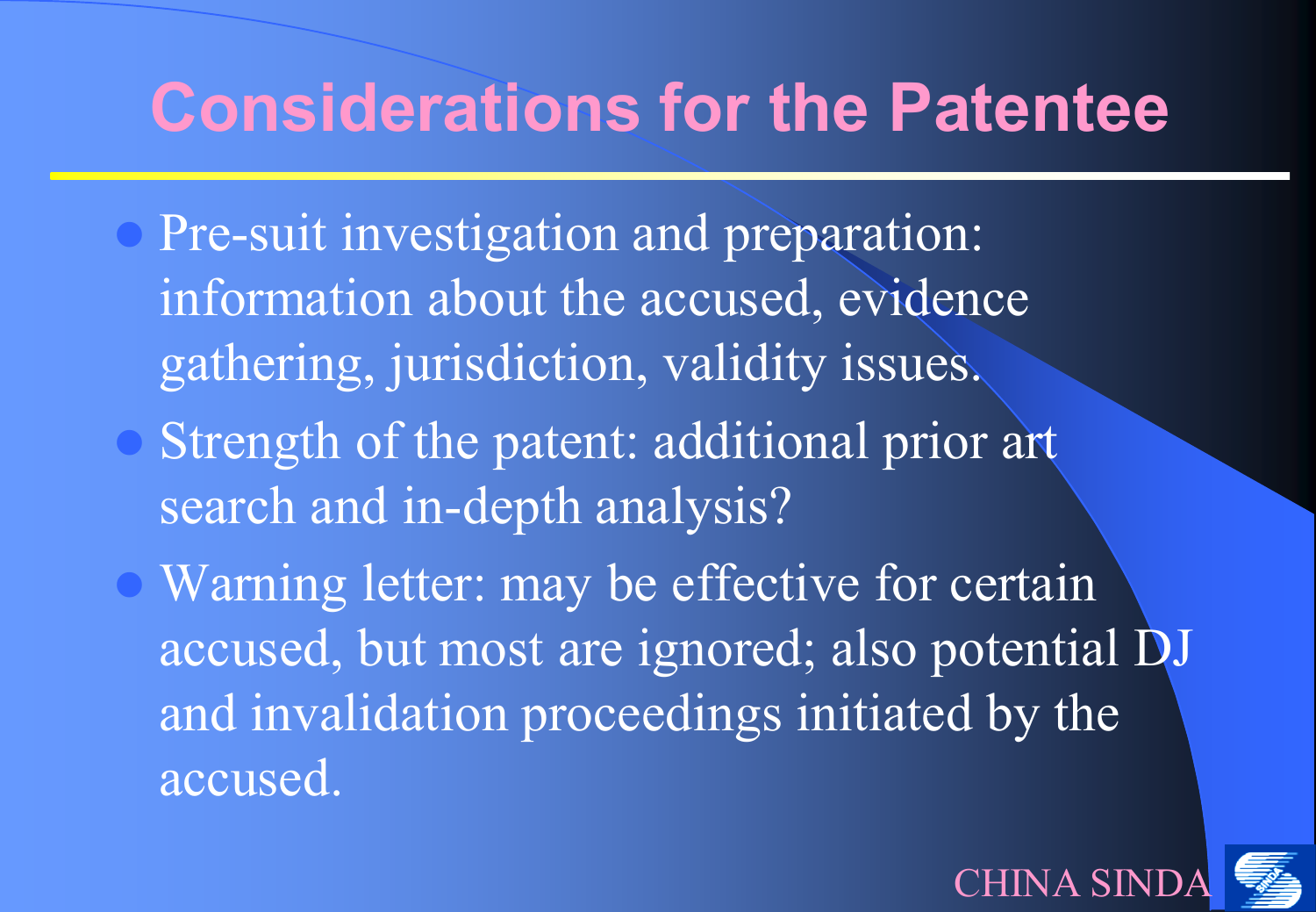#### **Considerations for the Patentee**

- Petition for evidence preservation: for both infringement and damage determinations.
- Detailed infringement analysis: not necessary at filing of complaint.
- Technical report and expert testimony: may be useful in certain cases, but could be cause for court to appoint experts or judicial appraisal. The accused may file multiple invalidation requests against the patent.

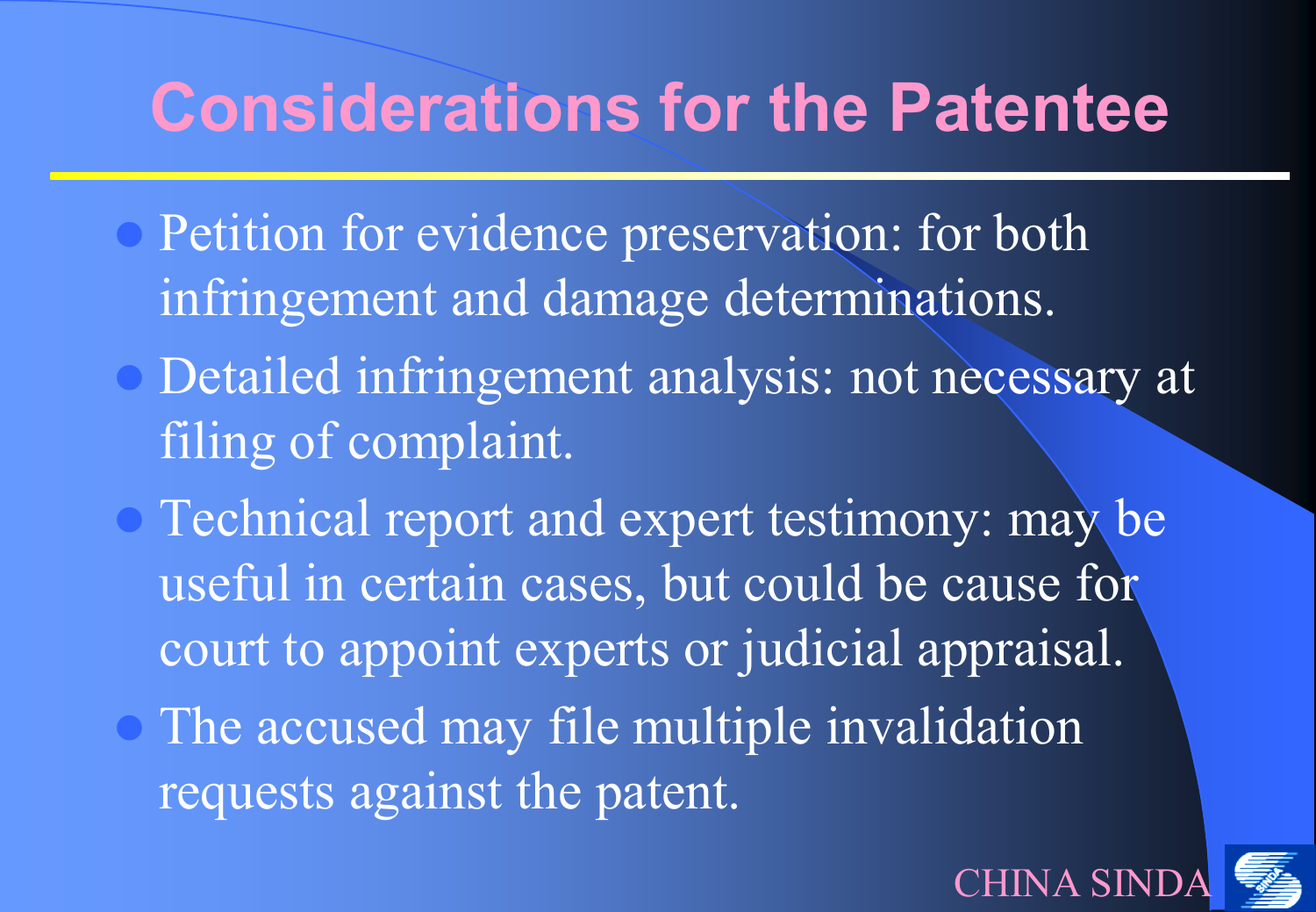## **Considerations for the Accused**

- Invalidation request against the patent; additional grounds and evidence may be filed within one month.
- Warning letter: respond according to the nature of the letter, but prepare the case as usual.
- Consider filing petition disputing jurisdiction.
- Petition for staying infringement case based on invalidation request.



**HINA SI**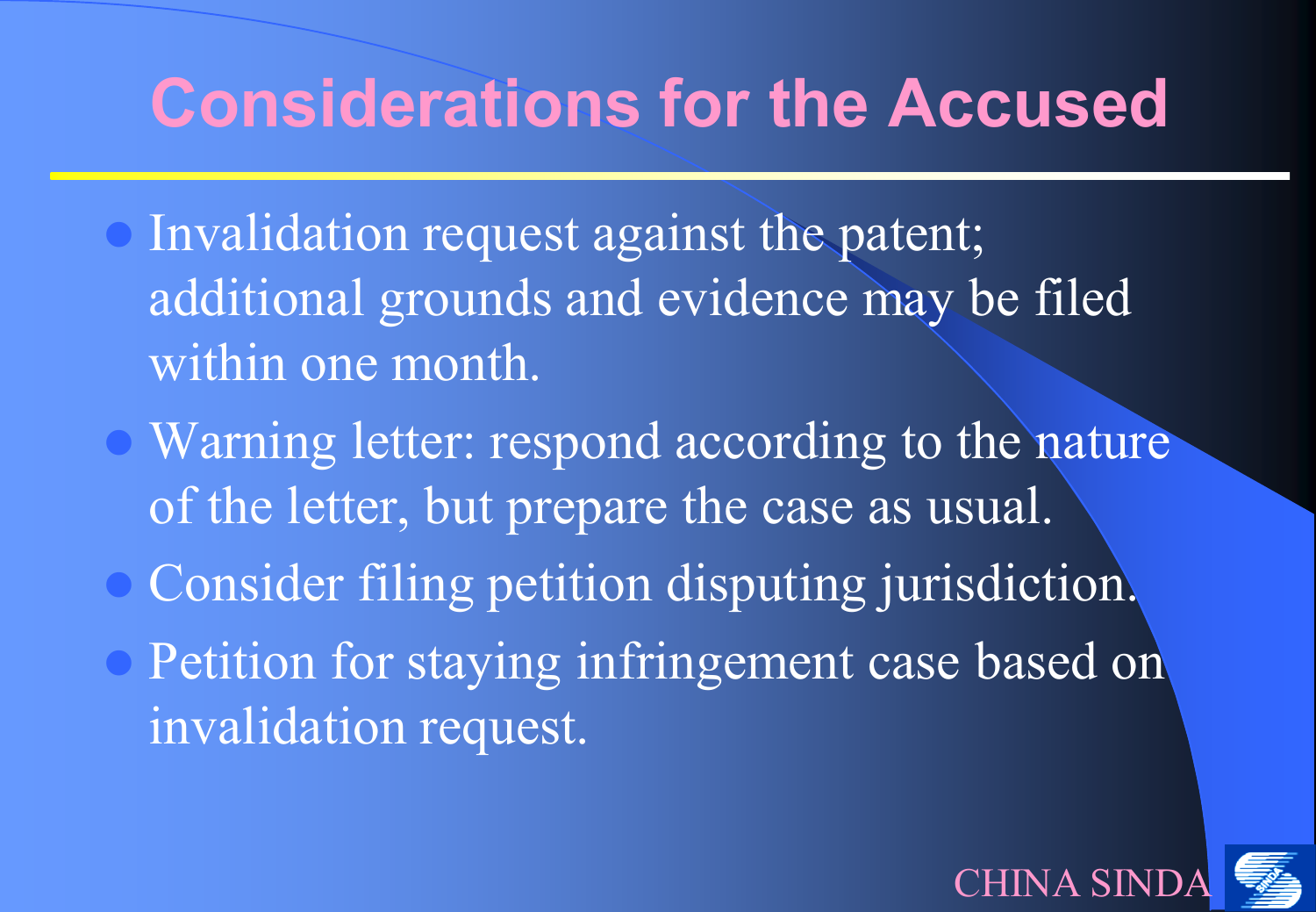#### **Considerations for the Accused**

- Detailed non-infringement analysis: not necessary at filing of Answer.
- Be careful when submitting any evidence containing own business information.
- Use "practicing prior art" defense whenever possible.
- Consider requesting judicial appraisal.
- Consider filing new invalidation request based on new evidence or grounds.

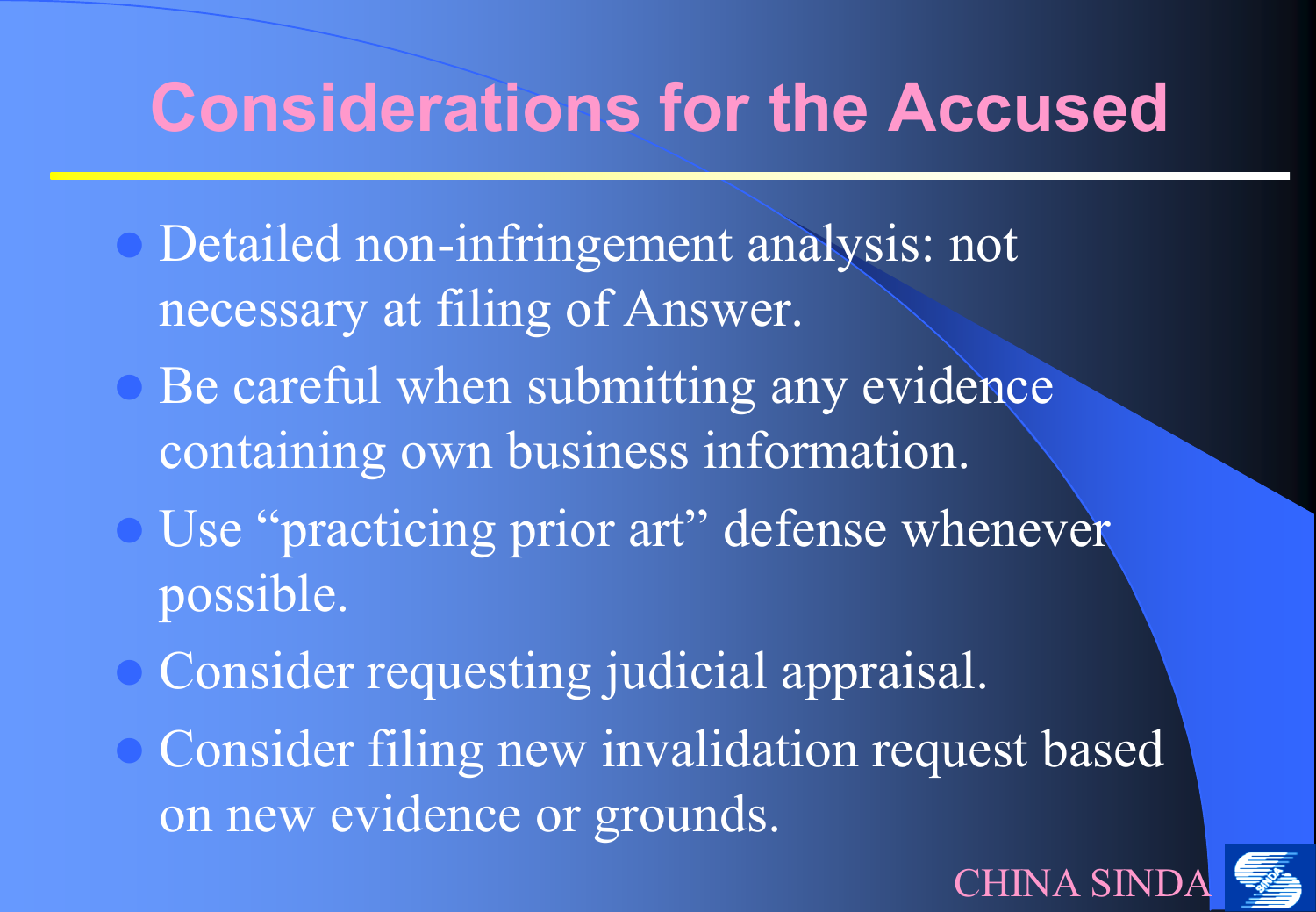## **Damage Awarded: Top 10 Cases**

| Case                                                                                                 | <b>Final Judgment</b><br><b>Amount (US\$)</b> |
|------------------------------------------------------------------------------------------------------|-----------------------------------------------|
| <b>Schneider Electric vs. Chint Group</b>                                                            | 25,000,000                                    |
| <b>CEPT vs. Fujikasui &amp; Huayang Electrical Power</b>                                             | 8,200,000                                     |
| Beijing Zhongqian Elecro-Mechanical Equip. Co. vs. Beijing Qingda Tech. Co.                          | 4,130,000                                     |
| Pan Duhua (individual) vs. Zhejiang Jinyi Group                                                      | 2,114,000                                     |
| Beijing Leader & Harvest Electric Tech. Co. vs. Beijing Hiconics Tech. Co.                           | 1,616,000                                     |
| Xiangbei Welman Pharmaceutical Co. vs. Suzhou Erye Pharmaceutical Co.                                | 813,000                                       |
| Beijing Institute of Solar Energy vs. Dongguan Mengte Electrical Equipment Co.                       | 718,200                                       |
| Chongqing Longteng Industrial Trading Co. vs. Chongqing Dianjiang Insulation<br><b>Materials Co.</b> | 570,000                                       |
| Guangxi Wuzhou Pharmaceutical Co. vs. Shaaxi Yongshou Pharmaceutical Co.                             | 488,000                                       |
| Shandong Joyoung Home Appliances Co. vs. Jinan Zhengming Trading Co.                                 | 488,000                                       |

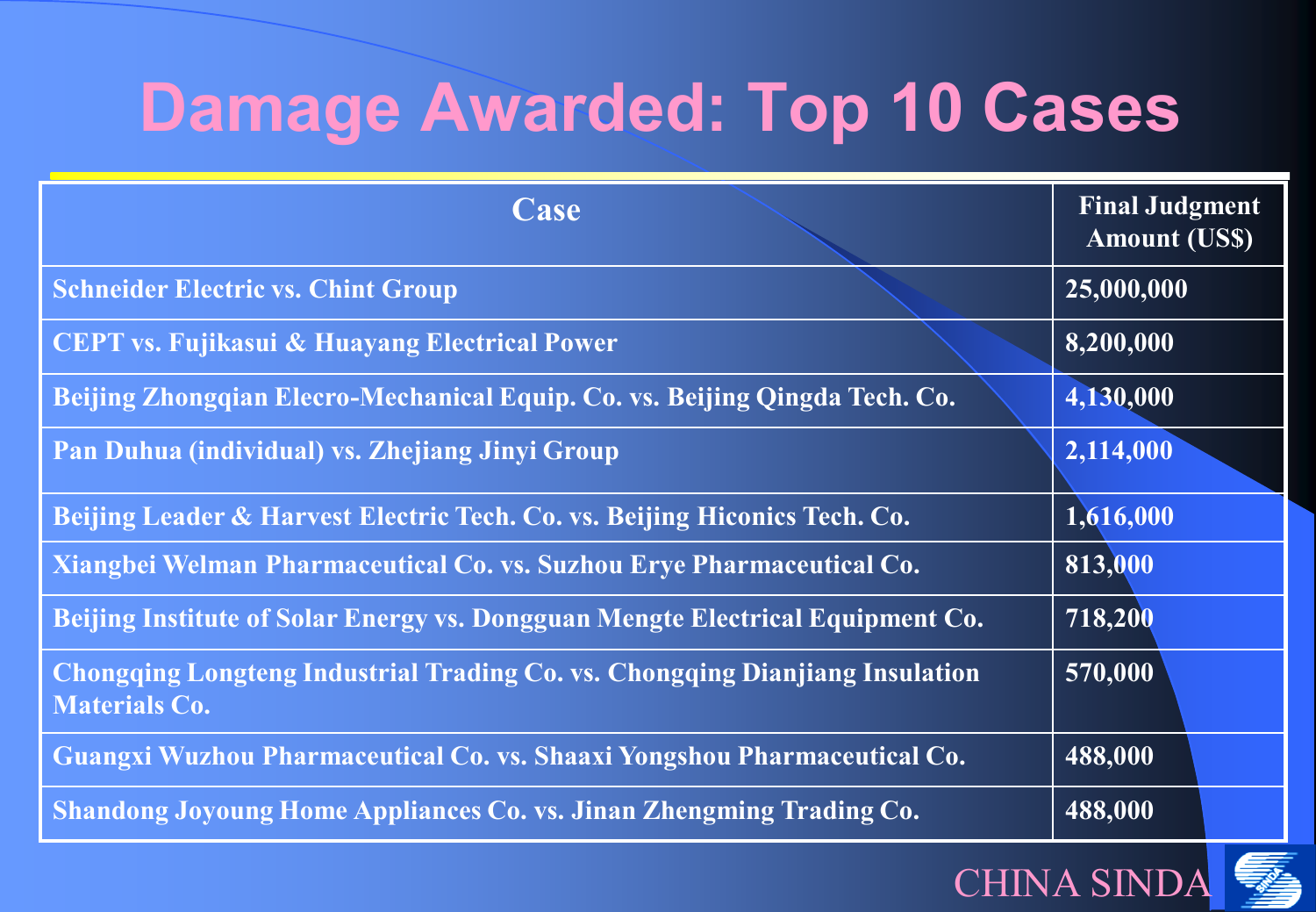#### **Pharmaceutical IP Case Statistics**

#### No official statistics.

- Patent cases with published court decisions in the past 10 year: 288 found.
- 40 of the 288 cases involved foreign entities.
- Foreign entities, all but in one case patentees, received favorable decisions in 19 of the 40 cases.



CHINA SI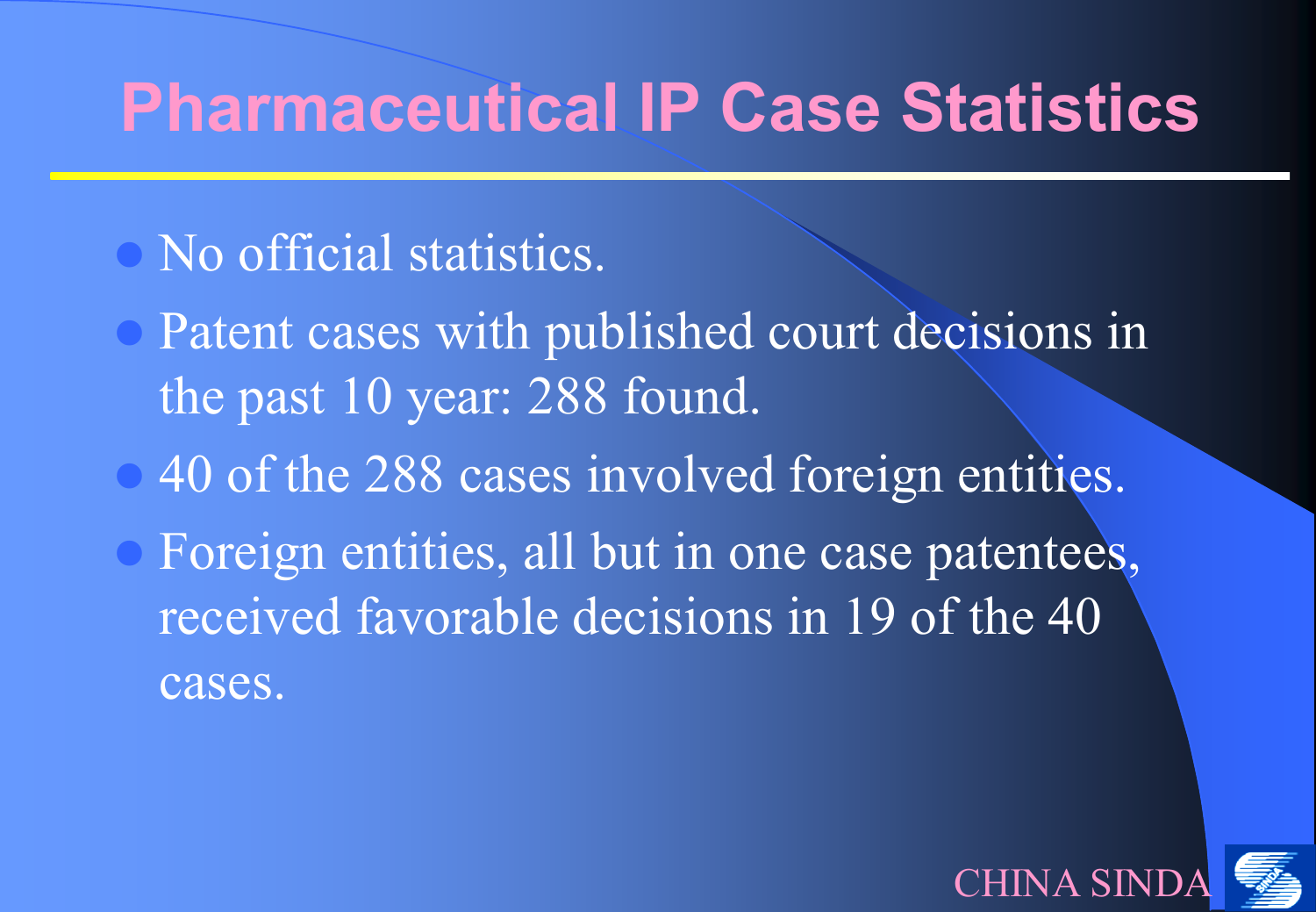## **Beijing Court Administrative Patent Case Statistics (2013)**

- Lawsuit rates against PRB decisions relatively stable: 6% (reexam) and 25% (invalid).
- First Instance cases: 694 (158 reexam, 536 invalid).
- Cases involving foreign party: 249 (35%).
- First Instance reversal rate: 11% (6% reexam, 12% invalid).
- Second Instance cases: 397 (appeal rate of about 50%).
- Second Instance reversal rate: 11%.
- Beijing court overall final reversal rate: 13% (11% reexam, 15% invalid).
- Type of patent: Reexam (~100% invention); Invalid (45% invention, 40% utility, 15% design).

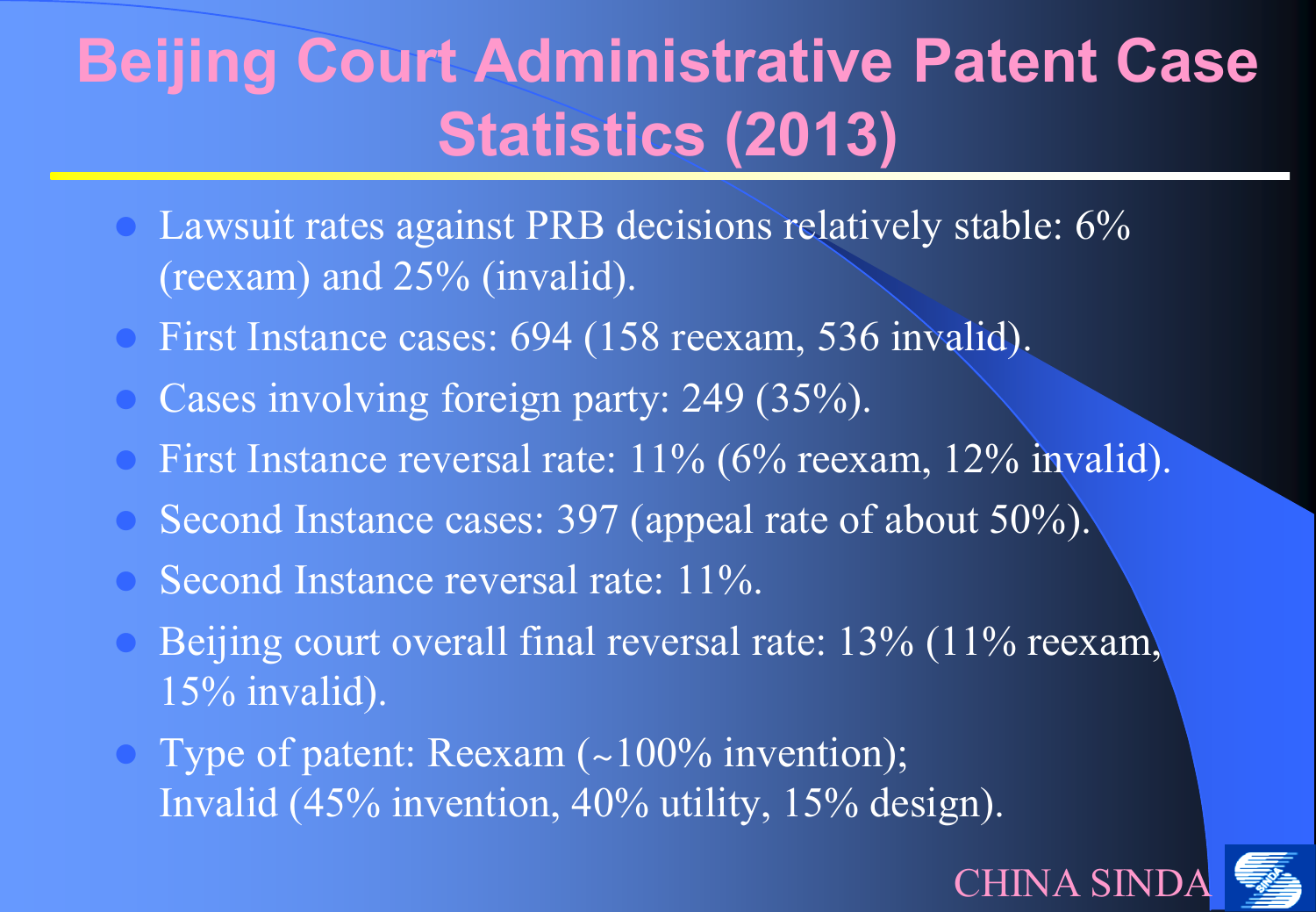## **Shanghai Court IP Case Statistics (2009 – 2013)**

- Total civil case: 14,137 (CY 63%, TM 16%, PT 11%).
- Cases involving foreign party: 8.5%.
- Total requested damages: US\$770 million (\$54,000 per case; foreign cases account for 37%).
- Percent of cases with court decisions: 21% domestic, 38% foreign.
- Foreign party winning rate: 85% (in decision cases).
- Patent cases involving invention patents: 22.5%.
- Plaintiff winning rate in patent cases: 60%.

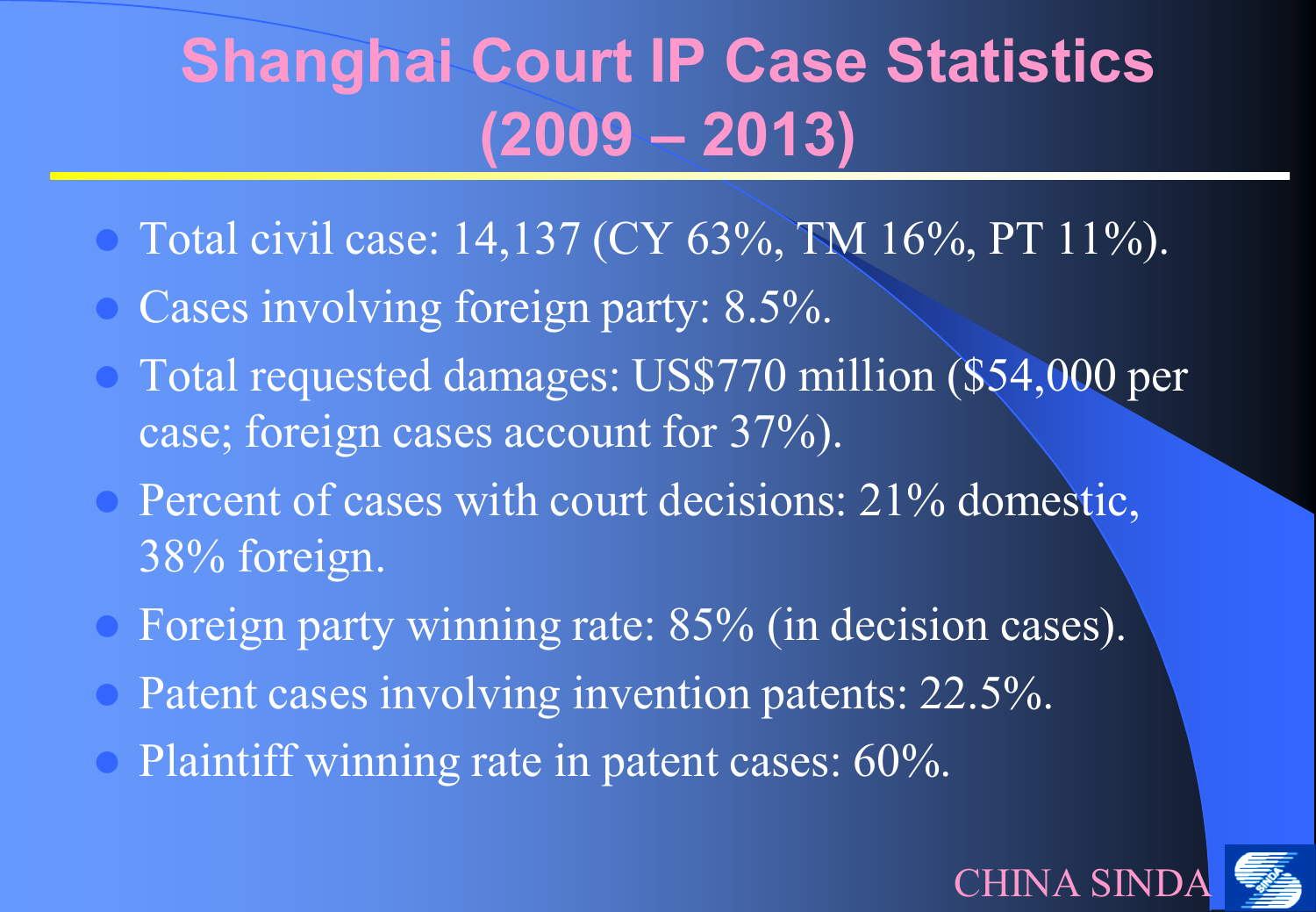# Zhizhen vs. Apple – The Patent

- Shanghai Zhizhen Network Tech. Co. owns Chinese patent related to "a chatting robot system," filed 2004, granted 2009.
- Relevant technology, Xiao-i Robot, in operation since 2004.
- Claim 1, the only independent claim, recites:

**CHINA SIND** A chatting robot system, comprising at least: a user; and a chatting robot, the chatting robot having an artificial intelligence server and its corresponding database, the artificial intelligence server having artificial intelligence and information service functions, the chatting robot also having a communication module, said user conducting various conversations with the chatting robot through an instant messaging platform or short message platform, characterized in that, the chatting robot also has a query server and its corresponding database and a game server, and the chatting robot is provided with a filter for distinguishing whether the user language received by the communication module is a formatted language or a natural language, and forwarding said user language to corresponding servers based on the distinguished results, said corresponding servers comprising the artificial intelligence server, the query server or the gaming server.

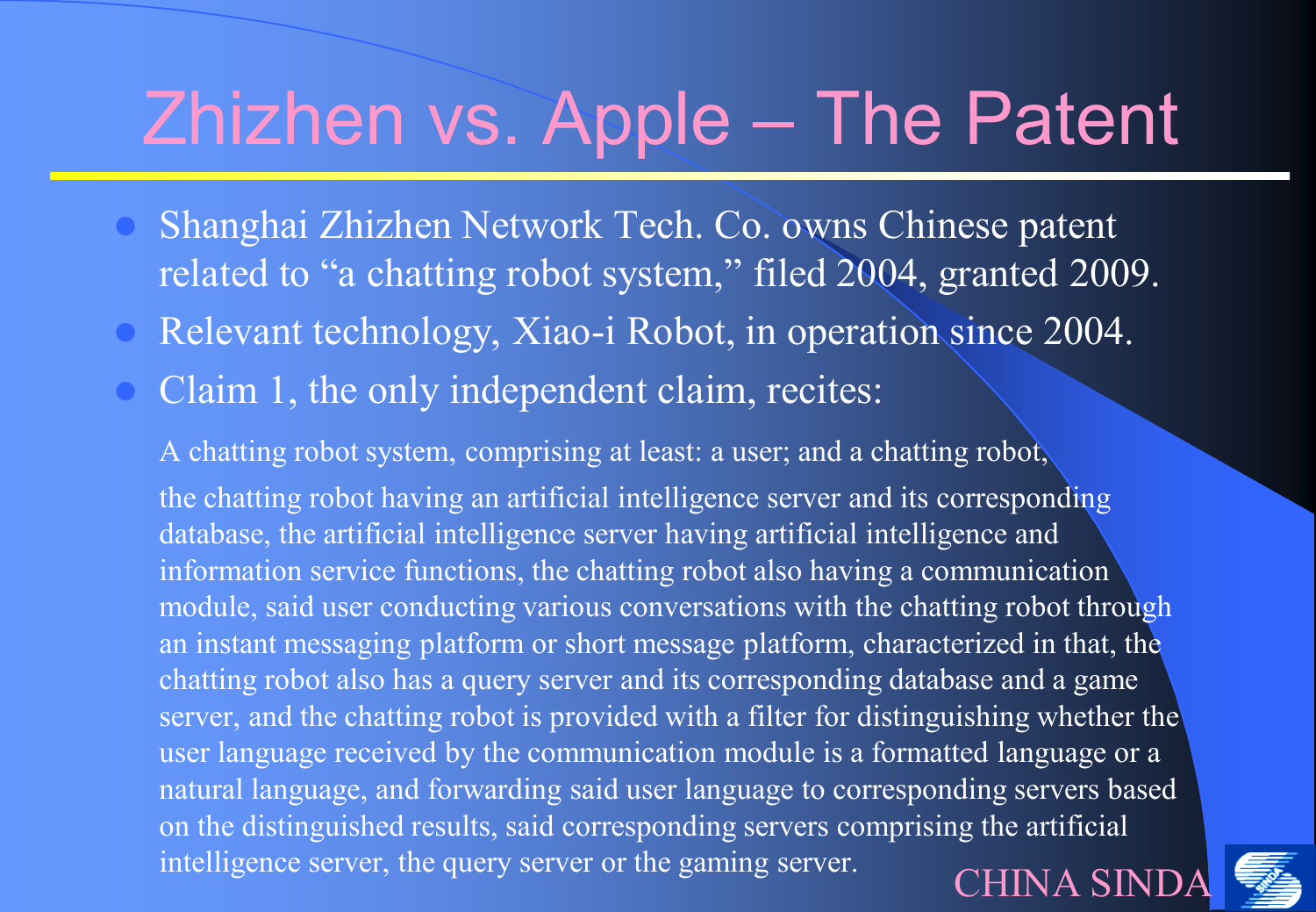## Zhizhen vs. Apple – Infringement Case

- Zhizhen sent Apple Inc. and its trading subsidiary in Shanghai letters on May 8, 2012, requesting settlement of "infringement issues" through negotiation.
- After receiving no response, Zhizhen sued Apple Inc. in Shanghai First Interm. Court on June 21, 2012.
- Apple Inc. claimed that it did not have an office in China for receiving court documents. Diplomatic channel processes were initiated by the court.
- Four court hearings in July and August 2013 and March and October 2014, but no decision.

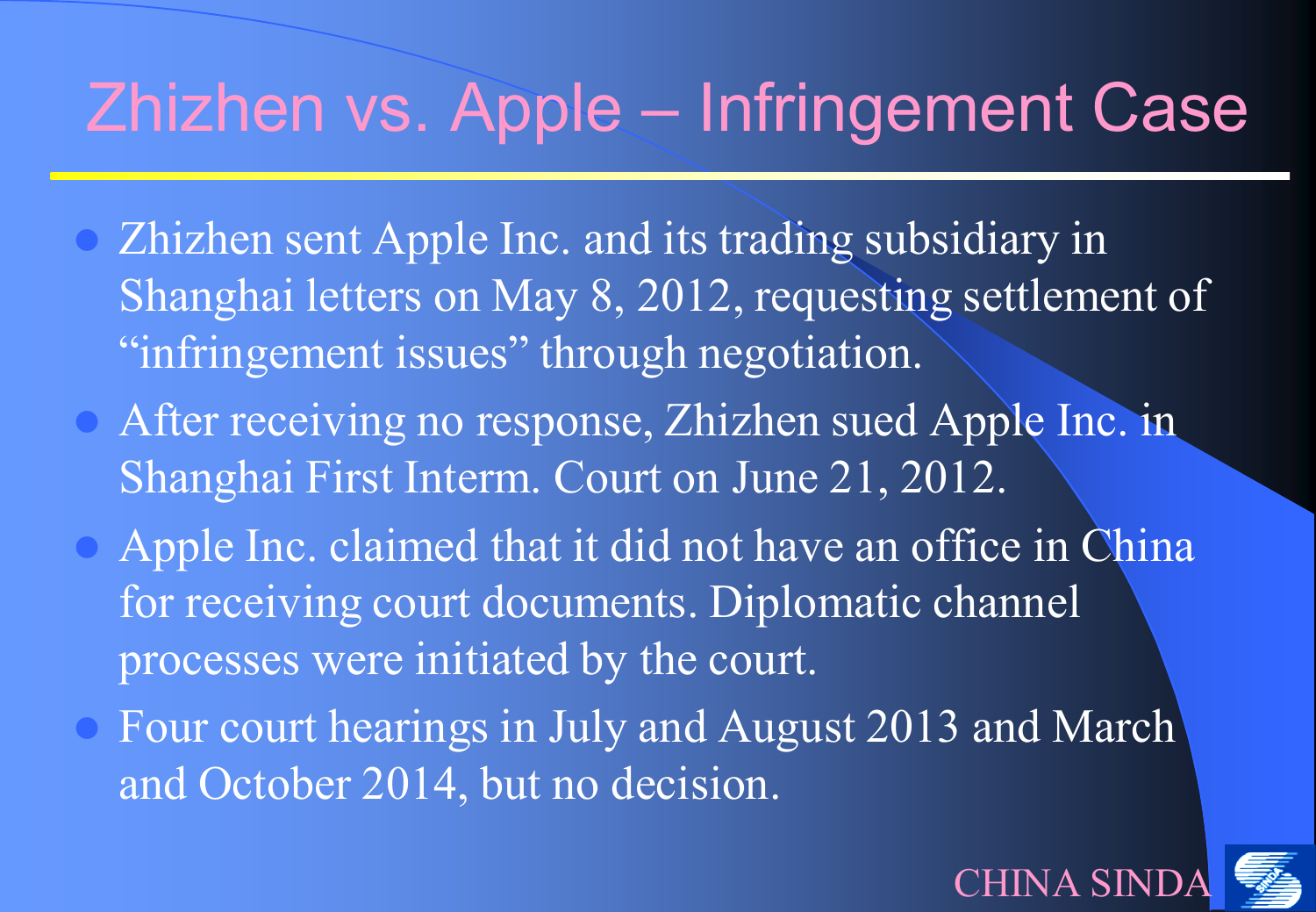# Zhizhen vs. Apple – Infringement Case

#### Zhizhen's assertion:

- The Siri application, preinstalled in many Apple products, is infringing its patent.
- Submitted a judicial appraisal report, which confirms that Siri infringes the Zhizhen's patent.
- Demo in the court by interfacing the client side Siri app into the server of the Xiao-i Robot, and obtained the same result as the client of Xiao-i Robot has obtained.
- Pushes Apple to disclose its Siri technology to the court, so that the court could make a determination by comparing the two technologies.



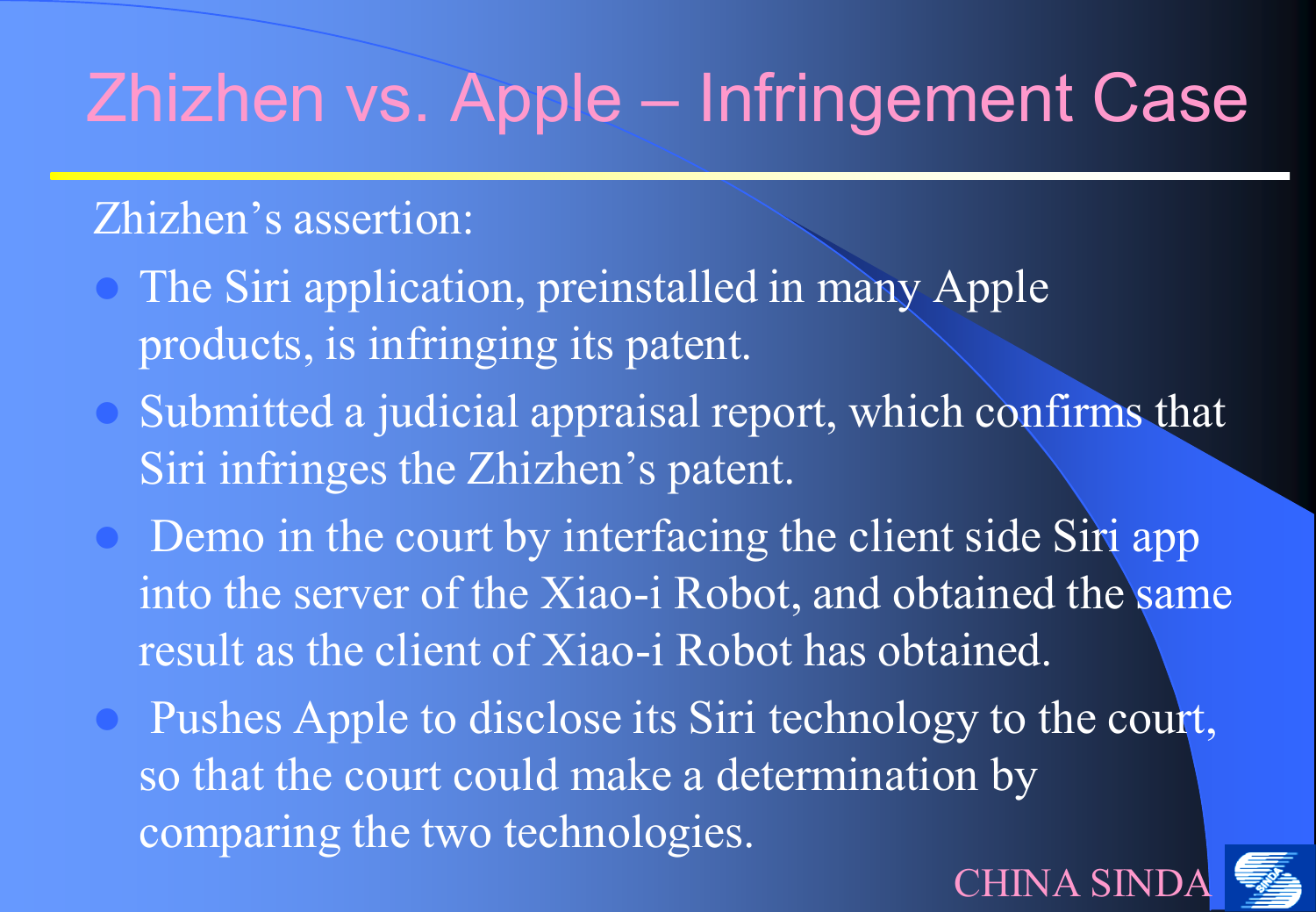# Zhizhen vs. Apple – Infringement Case

#### Apple's defense:

- Server for the Siri app is located outside of China.
- The Siri app does not infringe the patent, only the users of the Siri could be infringing.
- The judicial appraisal report has formal deficiencies and the method adopted, namely the "black-box" testing method, is "absurd" since it tries to identify a technical solution through functionalities and results.
- Did not produce any evidence to refute the Demo.
- Refused to disclose its own technology.

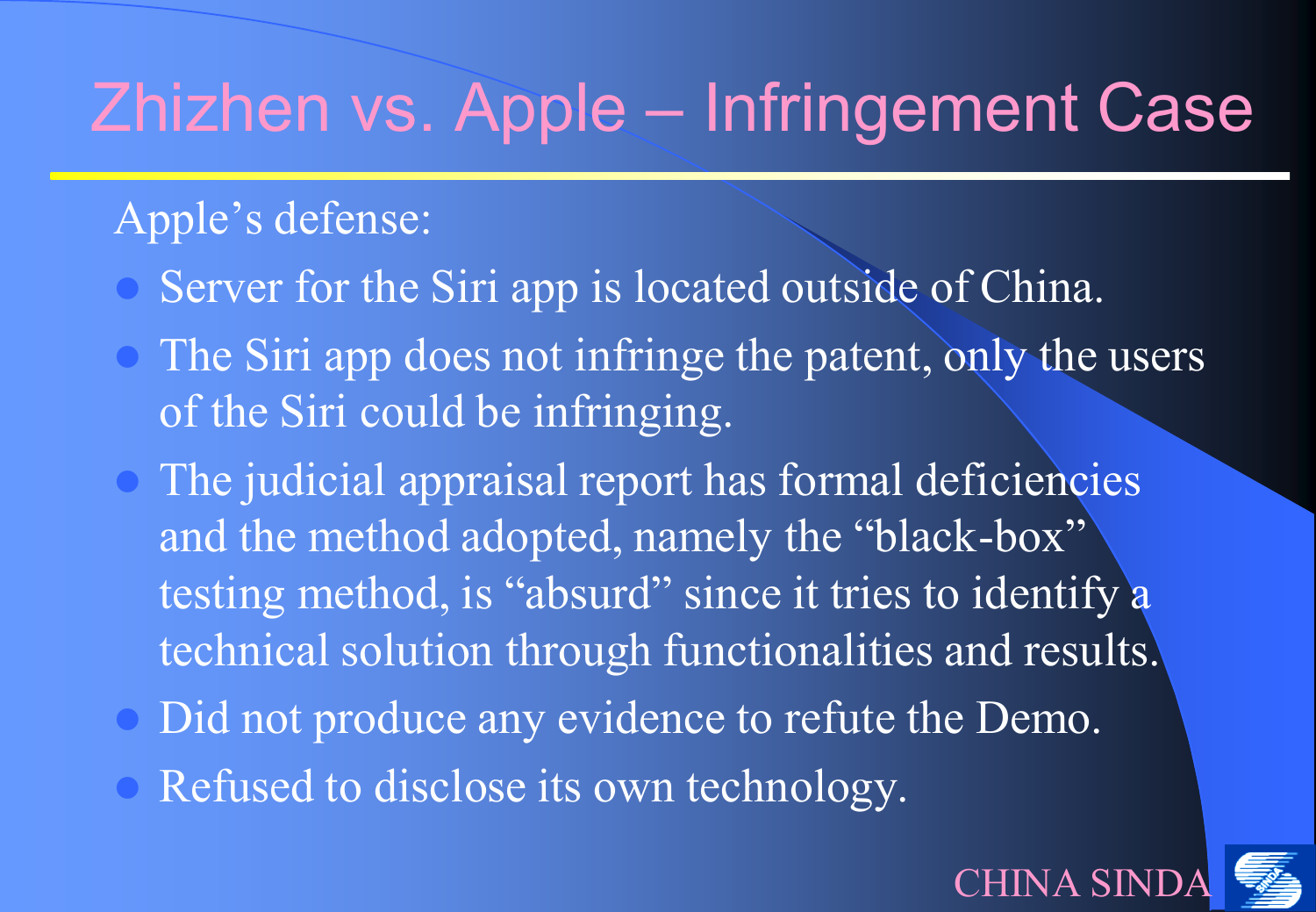# Zhizhen vs. Apple – Invalidation Case

- Apple filed invalidation request with PRB in Nov 2012, based novelty, inventiveness, sufficiency of disclosure, support, clarity and essential technical feature.
- PRB decision in Sept 2013, upholding the patent in whole.
- Apple appealed to Beijing First Interm. Court, which formed a five-judge panel for the case.
- First court hearing in Feb 2014; second court hearing on July 8, 2014, during which judgment was announced, upholding the PRB decision.



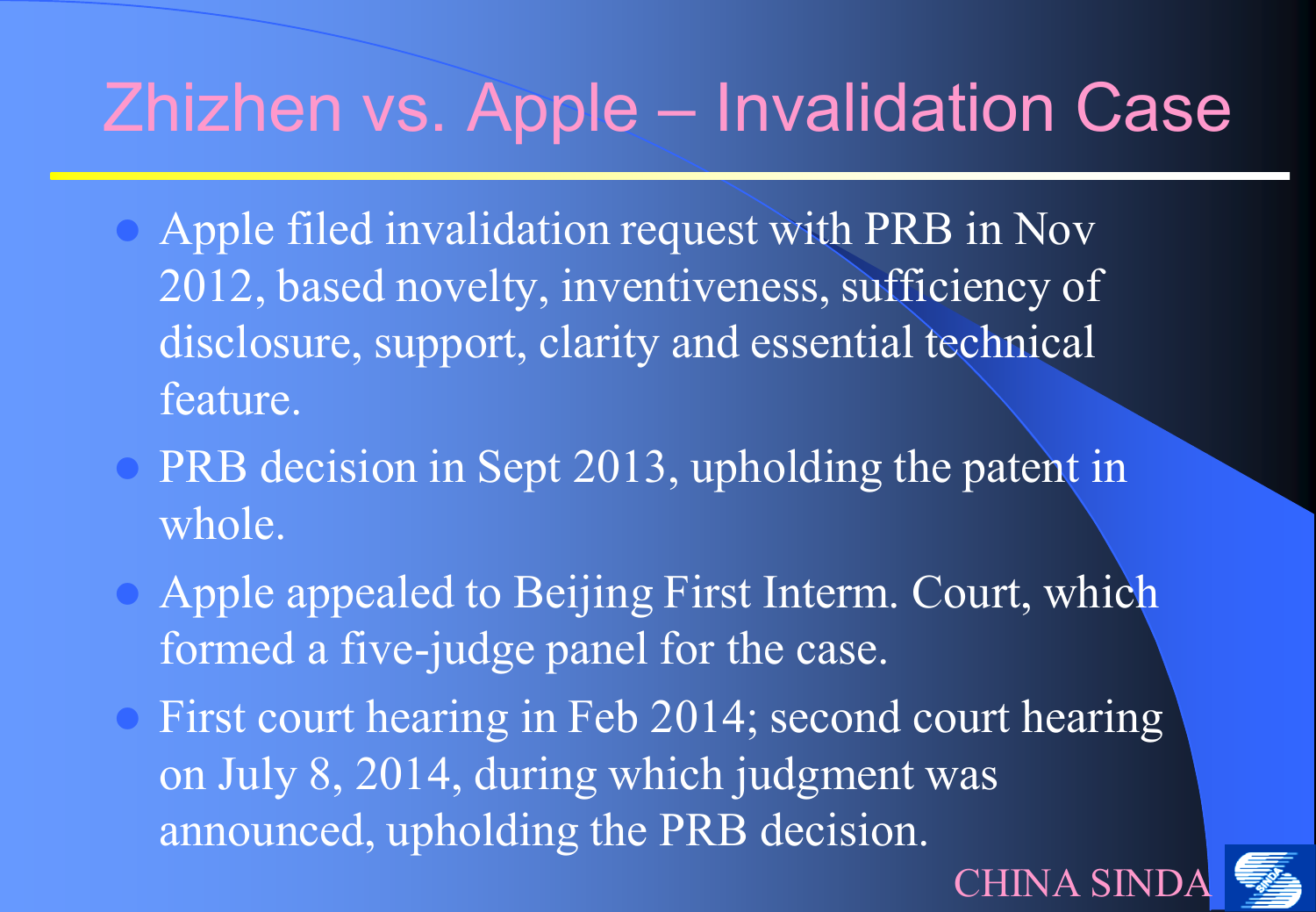# Zhizhen vs. Apple – Invalidation Case

- Apple further appealed to the Beijing High Court in August 2014.
- High Court held hearing in October 2014, and issued judgment on April 21, 2015:

(1) Zhizhen's patent is invalid in whole due to insufficiency of disclosure, lack of support, indefiniteness and lack of essential technical feature; (2) PRB's decision and No. One Court's judgment are canceled;

(3) PRB to issue new invalidation decision, as per court's judgment.